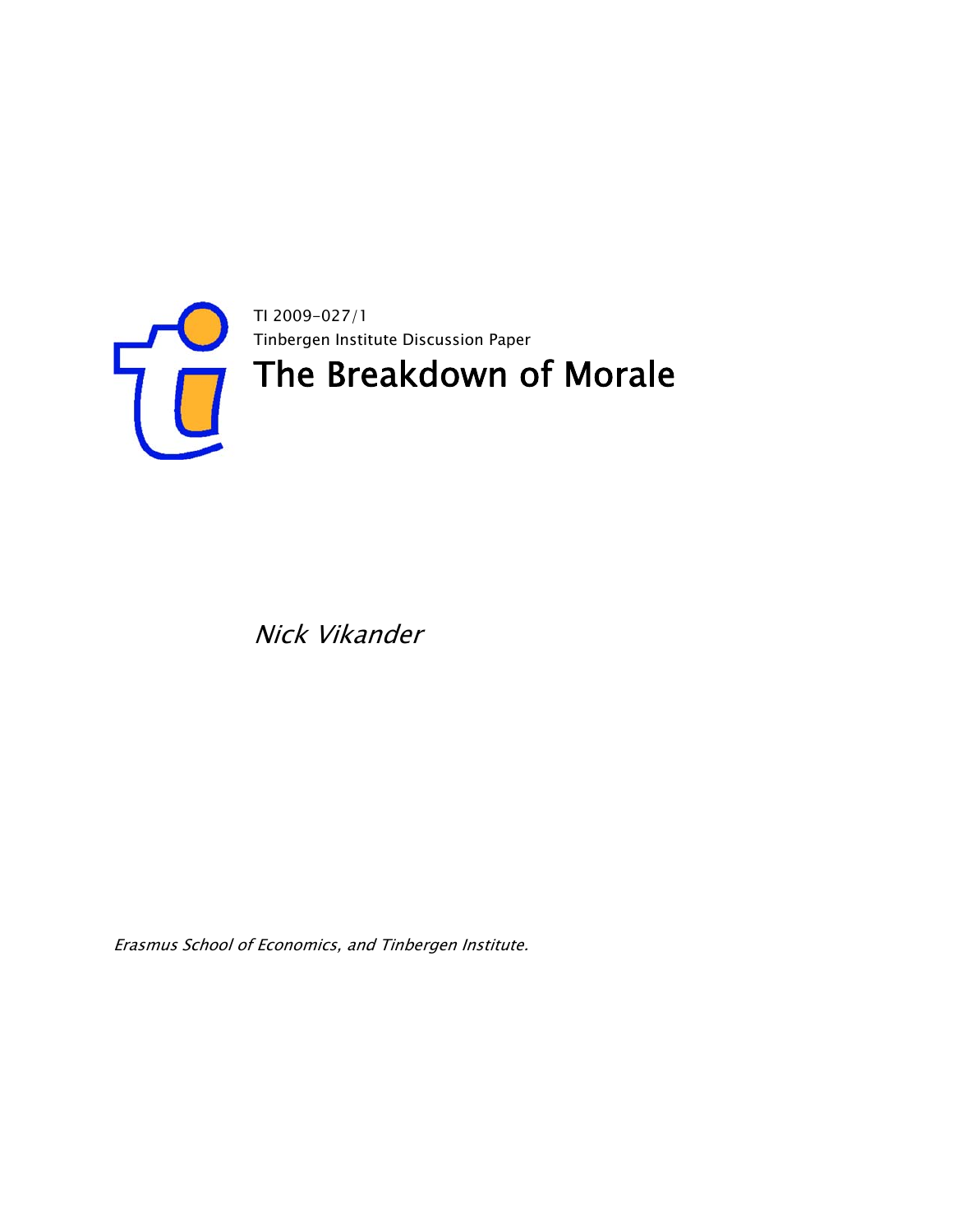### Tinbergen Institute

The Tinbergen Institute is the institute for economic research of the Erasmus Universiteit Rotterdam, Universiteit van Amsterdam, and Vrije Universiteit Amsterdam.

### Tinbergen Institute Amsterdam

Roetersstraat 31 1018 WB Amsterdam The Netherlands Tel.: +31(0)20 551 3500 Fax: +31(0)20 551 3555

# Tinbergen Institute Rotterdam

Burg. Oudlaan 50 3062 PA Rotterdam The Netherlands Tel.: +31(0)10 408 8900 Fax: +31(0)10 408 9031

Most TI discussion papers can be downloaded at http://www.tinbergen.nl.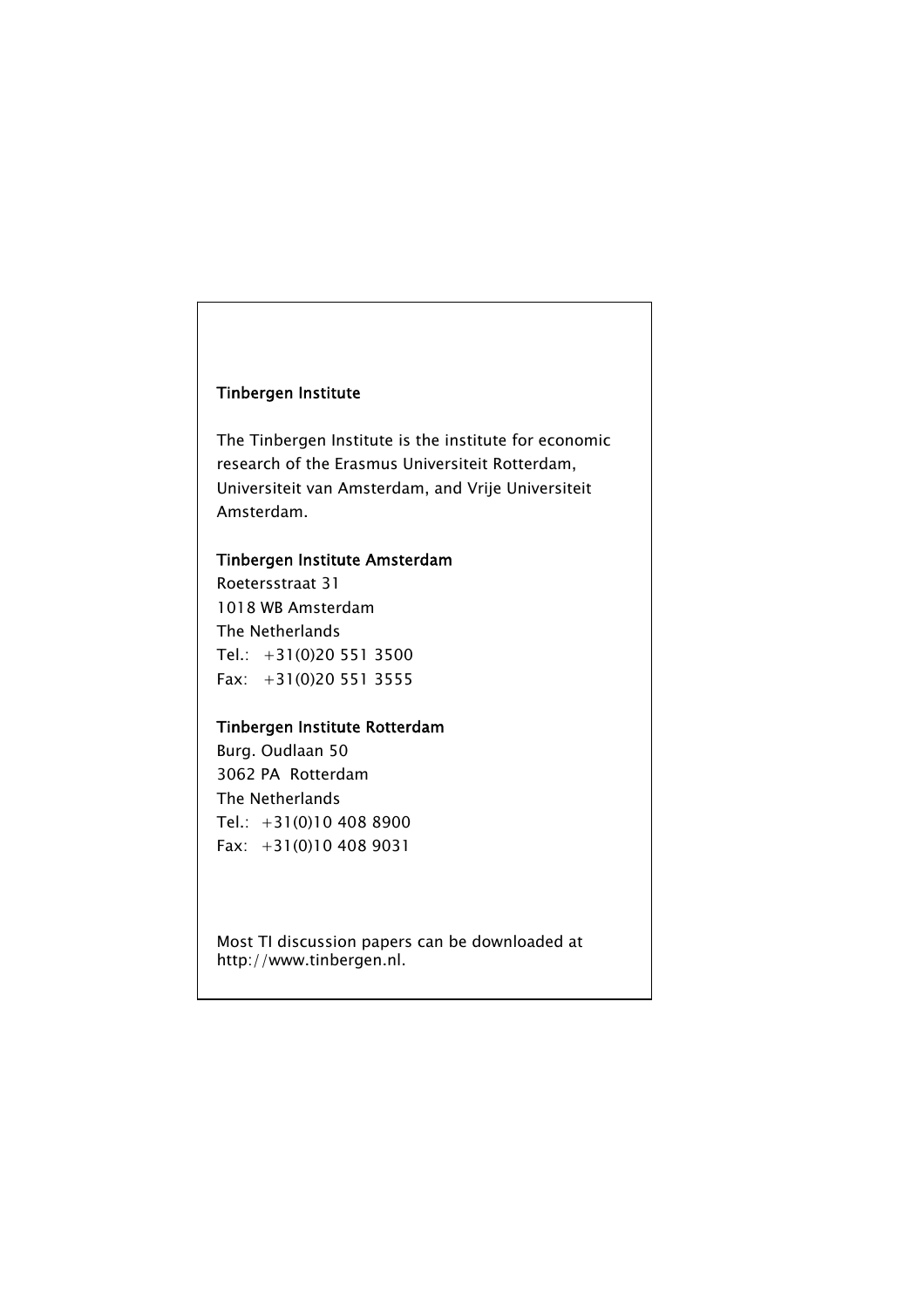# The Breakdown of Morale  $*$

Nick Vikander †

February 2009

#### Abstract

This paper studies how morale in teams can break down. It interprets high morale as team members working together productively, either because of a sense of fairness or because of implicit incentives from repeated interactions. Team members learn that lay-offs will occur at a fixed future date, which will eventually cause morale to break down.

The paper shows that the breakdown of morale can vary in size and the equilibrium outcomes can be Pareto ranked. A firm's measures to encourage cooperation may actually hurt morale, by convincing opportunistic team members to imitate and later take advantage of cooperative colleagues.

### 1 Introduction

### 1.1 The Issue

Managers are preoccupied with employee morale. They feel it is important for productivity, but worry that high morale may be fragile. In particular, increased turnover or a sense of unfairness may cause morale to break down. Managers also worry that low morale can be contagious (Bewley 1999).

This paper examines a particular mechanism, based on these ideas, by which morale may break down. I look at team production, and define high morale as team members choosing to cooperate (work productively) rather than defect (be opportunistic).

Team members are of two types. Altruists are concerned with fairness and will cooperate if they expect others to do the same. Egoists only cooperate if repeated team interactions provide implicit incentives for them to do so. Team members have been working in a stationary environment where the incentives from repeated interactions have sustained high morale. Altruists have not distinguished themselves from egoists, so team members only know their own type.

<sup>∗</sup>I would like to thank my supervisor Maarten Janssen, and seminar participants in Rotterdam, Amsterdam and Vienna for helpful comments.

<sup>†</sup>Erasmus University Rotterdam and Tinbergen Institute, vikander@tinbergen.nl, www.tinbergen.nl/∼vikander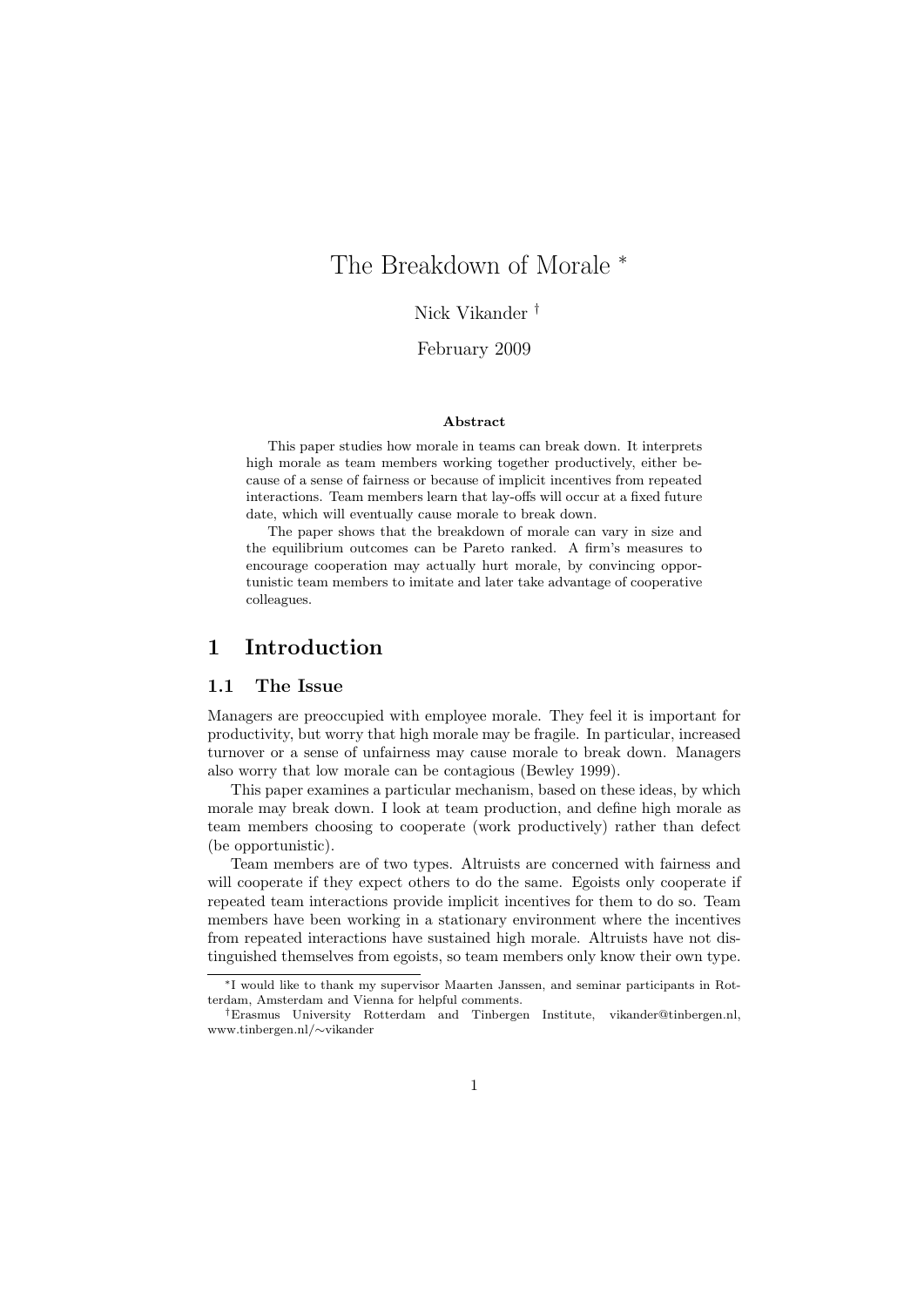I consider what happens if team members unexpectedly learn that a onetime shock, interpreted as lay-offs, will occur at a fixed future date. They more heavily discount periods after the shock, which is large enough to eventually cause egoist morale to break down. Low morale may spread from egoists to altruists, who do not want to be taken advantage of by egoist partners.

An equilibrium always exists where morale breaks down completely, so where players defect in all periods until the shock. Any cooperation is only possible if altruists can reveal their type by cooperating in some period where egoists defect.

A firm that makes cooperation sufficiently attractive can prevent any breakdown, but a smaller change may actually hurt morale. It encourages egoists to imitate altruists and later take advantage of them, which can leave altruists unable to reveal their type. As a result, all equilibrium cooperation can break down.

#### 1.2 Literature on Morale, Teams

Morale is an ambiguous notion, related to trust in colleagues, a willingness to cooperate, a sense of common purpose and a belief that outcomes are fair. Little empirical work has looked at how morale in firms may break down, perhaps because firms are hesitant to make their problems public (Bewley 1999). But there is evidence supporting this paper's approach: to look at morale in selfmanaged teams, and at the impact of both concerns for fairness and incentives from repeated interactions.

Empirical work links high morale with high group performance, likely because it promotes cooperate behaviour (see for example Ryan et al. 1996). Cooperation is important in teams, since interdependent tasks and a shared responsibility for outcomes can otherwise make opportunism tempting (Alchian and Demsetz 1972). It may be particularly important in self-managed teams, where employers exert limited control.

Moreover, teams are now widely used in firms.<sup>1</sup> Self-managed teams have become particularly popular. Osterman (2000) reports that 40% of firms in the United States had at least half of their core employees in self-managed teams in 1997, and the practice is widespread internationally.<sup>2</sup>

Intrinsic motivation, such as concerns for fairness, and implicit incentives from repeated interactions can both explain why employees cooperate (Rotemberg 1994). Both reasons are compelling in the context of self-managed teams. Intrinsic motivation may increase as people come to believe in common values for their work based on fairness and identification with the team (Barker 1993). Many teams also interact repeatedly and team members' ability to discipline each other makes reputation important (Burt 2005, Che and Yoo 2001, Rayo 2007, Kvaloy and Olsen 2006).

<sup>&</sup>lt;sup>1</sup>A government survey (Kinsley et al. 2005) reports that 72% of firms in Great Britain had at least some employees in formally designated teams in 2004.

<sup>2</sup>See Clegg et al. (2002) for Great Britain, Switzerland, Australia and Japan, and Wood et al. (2004) again for Great Britain.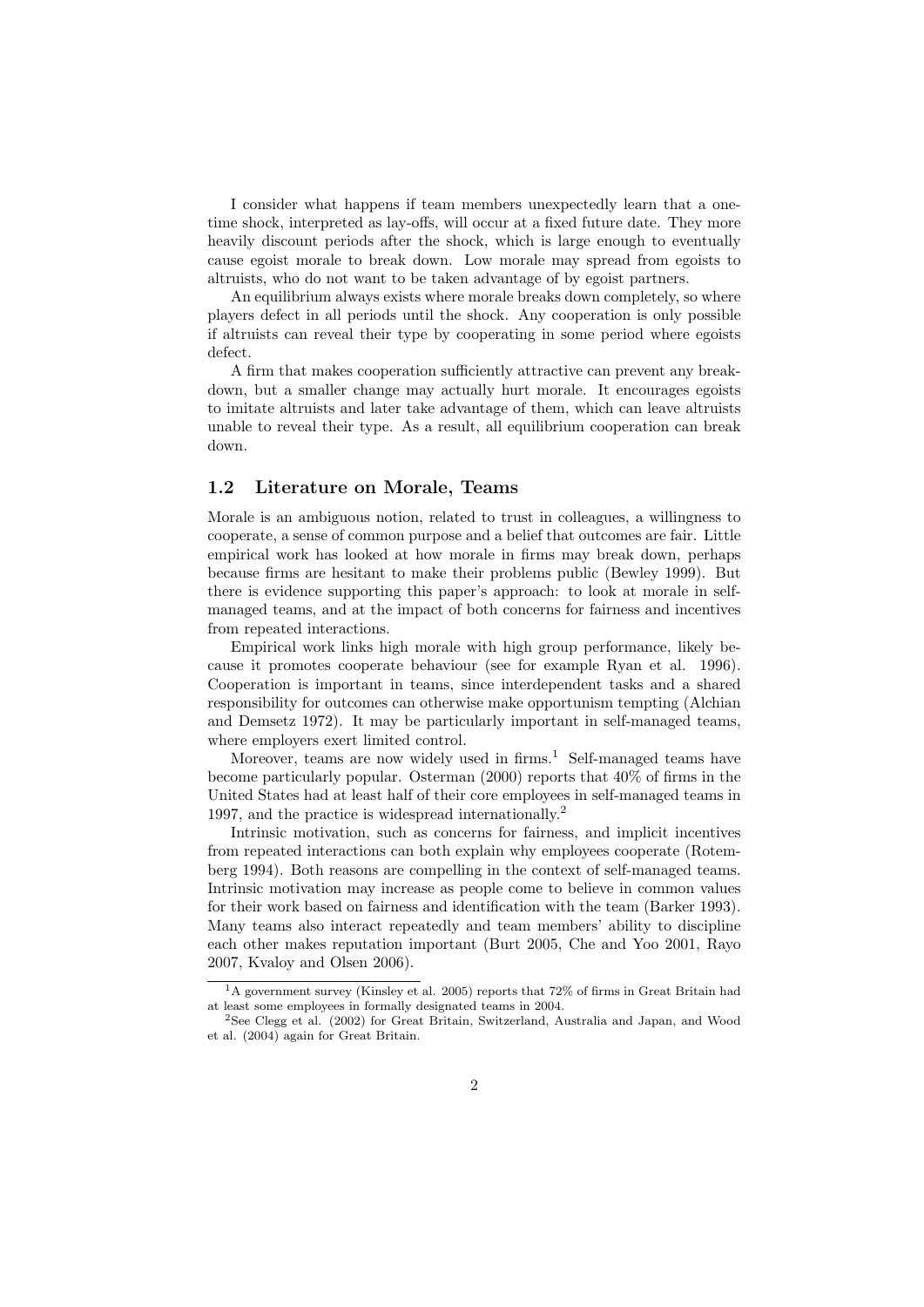This paper is related to the literature on team interactions and productivity. Holmstrom and Milgrom (1990) look at how binding contracts between team members influence their relationship with the principal, and Kandel and Lazear (1992) look at peer pressure between partners. Che and Yoo (2001) examine how repeated interactions affect a principal's choice of joint performance or relative performance evaluation, while Kvaloy and Olsen (2006) consider a similar situation with only relational contracts. Rayo (2007) looks at repeated interactions with cash transfers between team members.

This paper is different in that it looks at how incentives from repeated interactions interact with concerns for fairness, and relates the whole to the concept of morale. Among the above papers, it is also the only one to consider repeated interactions in a non-stationary environment. This type of environment is relevant since breakdowns in morale are often related to sudden changes in the state of the world (Gibbons 1998, Levin 2002). Another difference is that I assume all incentives come from repeated interactions between teams members in their tasks.

The strategic situation in this paper bears similarities to the finitely repeated prisoners' dilemma, which has been looked at extensively. Cooperation may be possible due to group exclusion (Hirshlifer and Rassmusen 1989), Knightian uncertainty (James and Costa 1994), dependence between past actions and current period pay-offs (Janssen et al. 1997), unilateral pre-game commitment (Faíña Medín et al. 1998), or rewarding pairs of players who outperform others (Serrano and Zapater 1998).

This paper's approach is most similar to Kreps et al. (1982), which considers the effect of uncertainty about player rationality or preferences. Kreps et al. look at mixed strategies, and show that the classic conclusion (no cooperation) is not robust to the introduction of a small probability each player is an altruist. This paper instead looks at symmetric pure strategy equilibria, and considers how a firm's policy decisions may affect the amount of cooperation.

#### 1.3 What is Ahead

Section 2 describes the model, which involves an infinitely repeated game with two types and a shock at a fixed future date. The stage game is a prisoners' dilemma for egoists and a coordination game for altruists. I identify cooperation with high morale, and show to what extent it is possible before the shock.

Section 3 shows there are three types of equilibrium outcomes, and they can be Pareto ranked. The worst case is for morale to break down immediately upon learning of the shock and to remain low. An intermediate case is similar but altruist morale recovers at some point before the shock. The best case is for altruist morale to stay high throughout, and for egoist morale to only drop at some later time. It is only in this case that egoist morale does not immediately drop, and low morale never spreads to altruists.

I then describe what drives these equilibrium results. A key point is that cooperation is only possible if players eventually sort; altruists cooperate and egoists defect in some period, allowing altruists to reveal their type and work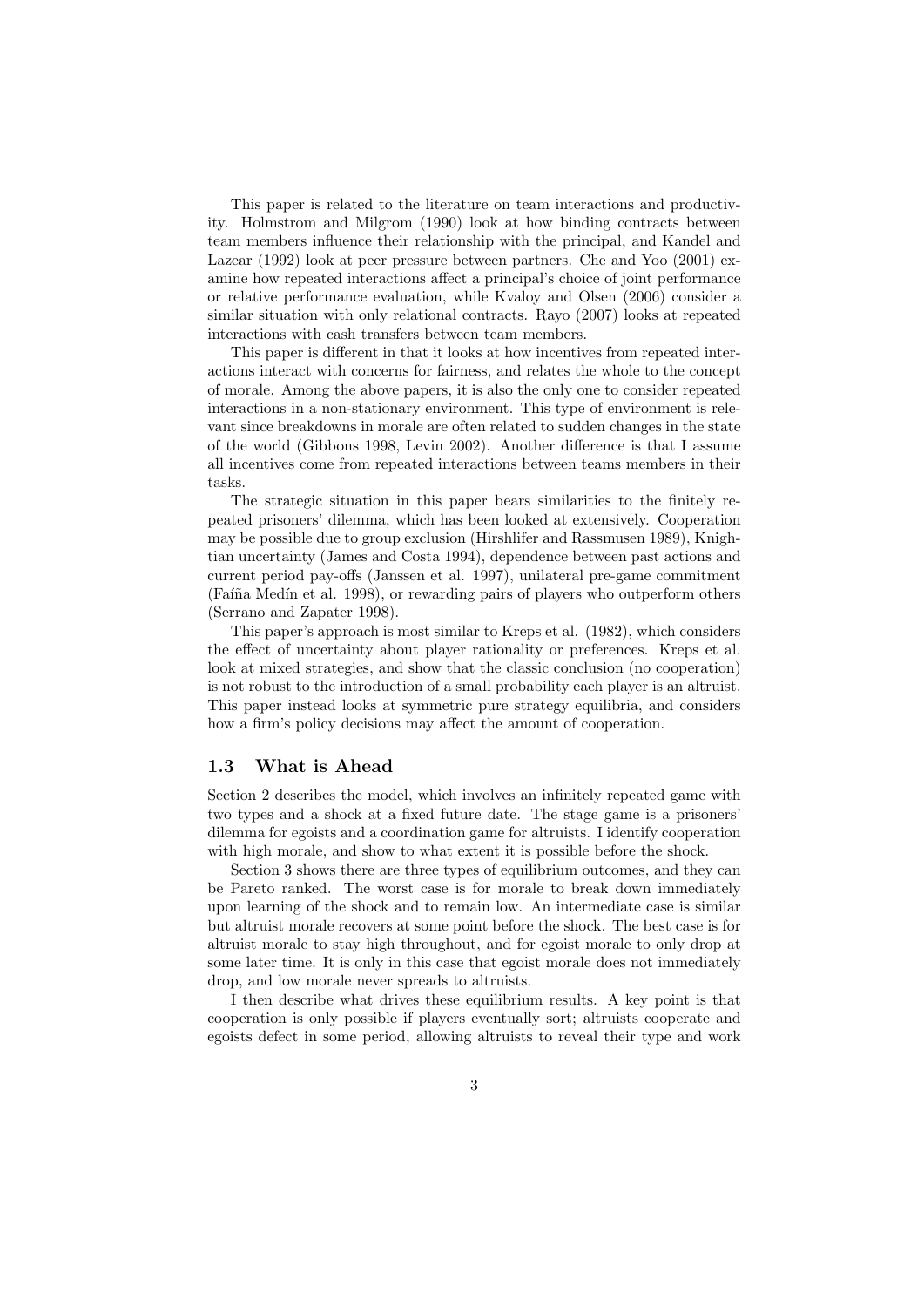with one another. If not, then egoists eventually defect because of the shock. and altruists defect because of concern their partner is an egoist.

Seemingly reasonable steps a firm might take to help morale can be counterproductive. Increasing the returns to successful cooperation or targeting the lay-offs at those who defect can actually hurt morale. It decreases an egoist's incentive to sort, since he may prefer imitate an altruist and later defect against him. That can cause a sorting equilibrium to break down, leaving only the worst case outcome. On the other hand, giving players more flexibility about when they can act and informing them well in advance of the lay-offs can help morale.

Section 4 shows the general results are robust in terms of renegotiation proofness, different assumptions about rematching, and allowing for uncertainty about the shock. Section 5 concludes, and points out a parallel with other types of efficient groups that are unable to adjust to unexpected change.

# 2 The Model

### 2.1 Model Set-Up

There are a countably infinite number of players who differ only in type,  $\theta \in \Theta$ . where  $\Theta = \{0, \theta_0\}$ . Altruists have type  $\theta = \theta_0$  and egoists have  $\theta = 0$ , with  $\theta_0 > 0$ . Type is private information, and a fraction  $\lambda$  of players are altruists.

Players play an infinitely repeated game, in which they pair up into a team in each period and collaborate on a productive task. Players learn at the start of the game that an exogenous shock will occur after  $T_0$  periods, at which time a randomly selected group of players will leave the game. A fraction  $\delta_0 < 1$  of players remain after period  $T_0$ , so a low value of  $\delta_0$  corresponds to a large shock. Players whose partner has left the game randomly match up with each other and play continues.

Players have a natural discount factor  $\delta \leq 1$ . They are uncertain to remain in the game after period  $T_0$ , so their effective discount factor looking forward to periods after the shock is  $\delta \delta_0 < \delta$ .

The following stage game gives the pay-offs for team production:

| $a+\theta, a+\theta$ | c, b |
|----------------------|------|
| b. c                 | d, d |

The material incentives  $a, b, c$  and d represent a prisoners' dilemma:  $b > a >$  $d > c$ , and  $2a > b + c$ .

Altruists are intrinsically motivated, receiving an extra pay-off  $\theta_0 > b - a$ when their cooperation is reciprocated. Two altruists who knew each other's type would play a coordination game.

Players are randomly matched in the first period. Teams in which both members choose the same action in a given period remain together for the next period. All other teams break up, and these players are rematched into pairs according to some exogenous mechanism. The only assumption about the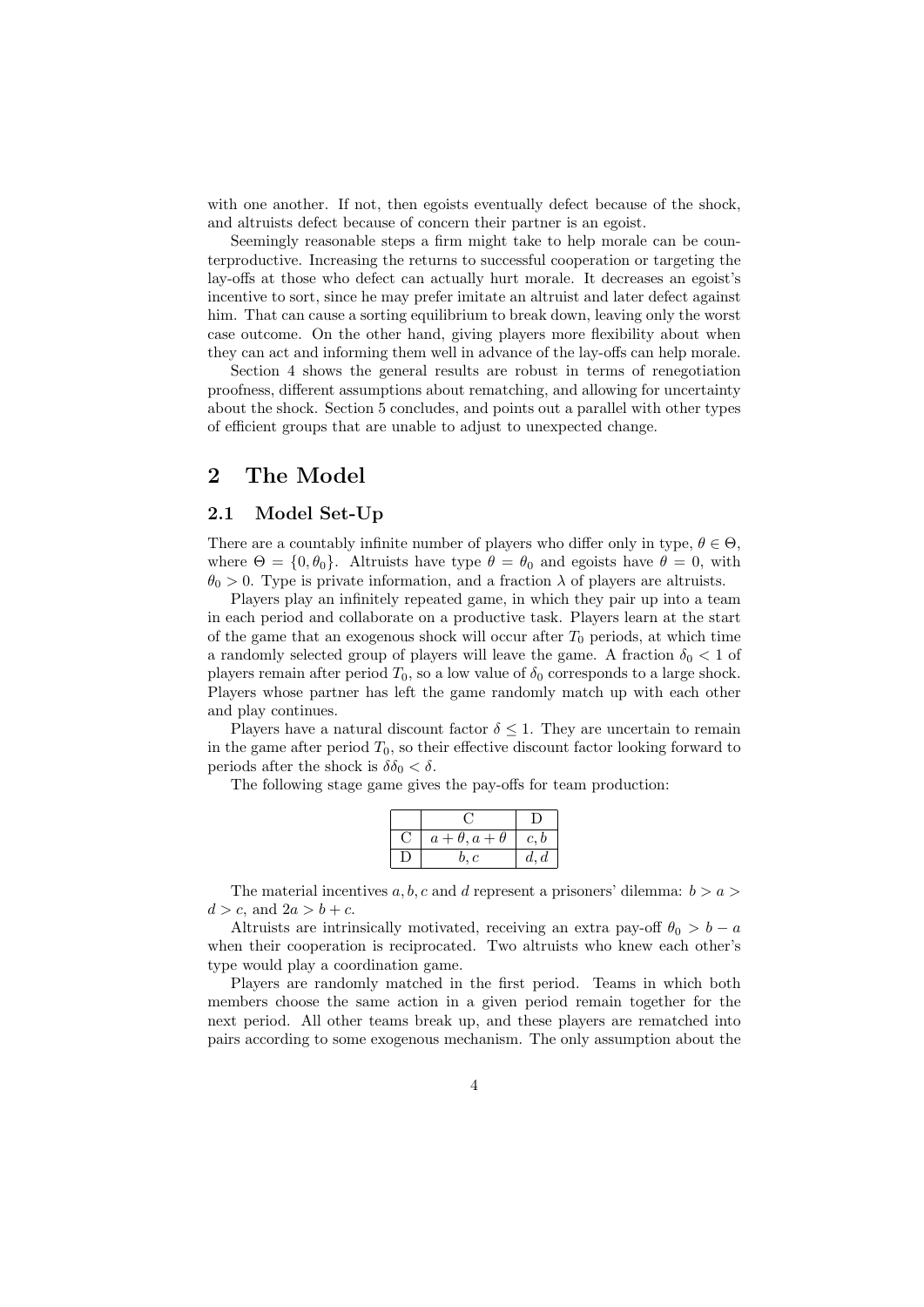mechanism is that all players who are believed to be altruists with probability one are paired together.

I look for perfect Bayesian equilibria. Such equilibria consist of strategies and beliefs, such that strategies are always optimal given beliefs and beliefs follow from observed actions. Players have a common prior  $\lambda$  and they update their beliefs using Bayes' rule whenever possible.

#### 2.2 Interpretation and Additional Assumptions

Players should be seen as employees working for a firm, with each pair working as a self-managed team that operates autonomously from any principal. Morale is high in a given period if players cooperate. Players can break up with their partner and rematch if they are unhappy with their partner, which often seems to be possible in self-managed teams (see for example Barker 1993).

The start of the formal game corresponds to players learning of the shock, at which point they do not know each other's type. The interpretation is that players were working together before then with high morale, supported by incentives from repeated interactions, so nobody could infer each other's type. In that sense, the first period where players defect is when morale breaks down. The initial matching is random because players have no reason to differentiate between each other based on past play.

The material incentives give a prisoners' dilemma because of the potential for opportunism in teams. It corresponds to a particular situation with joint production technology, group incentives and costly effort: productivity is 2d, 2b or  $2(b + a - c)$  when nobody, one player or two players exert effort, each player receives half his team's production as pay-off and the cost of effort is  $(b - c)$ .

The term  $\theta_0$  in an altruist's pay-off reflects a sense of fairness towards his partner. He is intrinsically motivated to cooperate, but only if he expects his partner to cooperate as well.

I only consider a subset of the potential perfect Bayesian equilibria. First, I only look at symmetric pure strategy equilibria, where all players of the same type take the same actions. Looking at symmetric pure strategy equilibria simplifies the analysis and allows me to consider the two types of employees as groups. I can then address how morale in one group affects morale in the other.

Second, I look for equilibrium with a certain amount of cooperation. Specifically, I only consider equilibrium outcomes in which players cooperate when they believe each other to be altruists with probability one, and in which all players cooperate after the shock. I do not place any restriction on play off the equilibrium path - in principle a player could punish a deviation by repeated defection. The reason is that I am interested in the maximum amount of cooperation that can be sustained in equilibrium, despite uncertainty about player type and the upcoming shock. I check the robustness of the results in Section 4 by applying renegotiation-proofness, which may restrict possible play off the equilibrium path.

I use the one-stage deviation principle when looking for potentially profitable deviations from any equilibrium. In any continuation game and for given beliefs,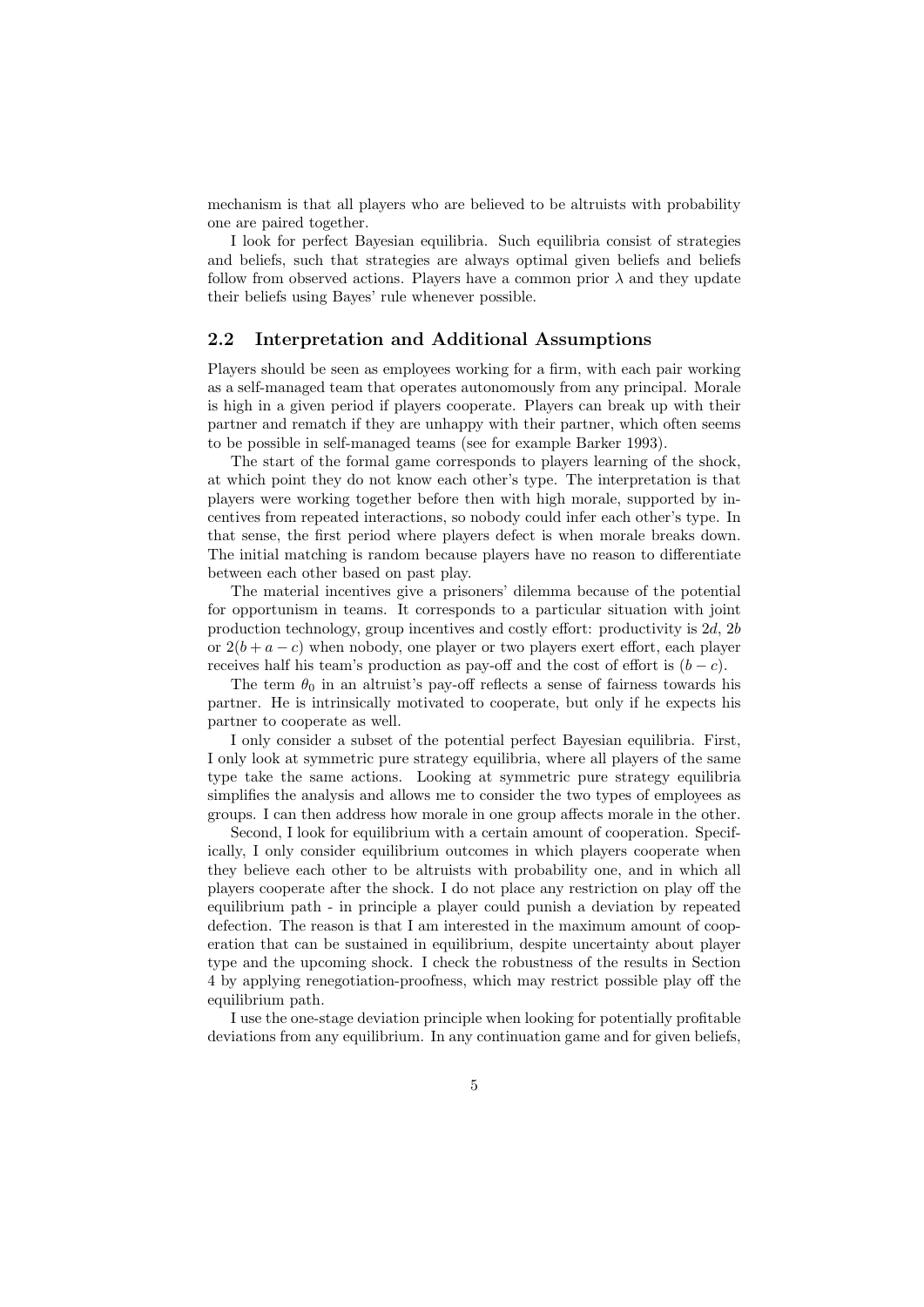I only have to consider deviations in which a player changes his first stage action and then conforms to his equilibrium strategy (Fudenberg and Tirole 1991).

Finally, I make two assumptions on parameters. The discount factor must be large enough to support full cooperation if players did not expect a shock. Condition 1 is:

$$
\delta \ge \frac{b-a}{b-d} \tag{1}
$$

The shock must be large enough to cause an equilibrium in which players always cooperate to break down. Otherwise, morale could simply remain high. An egoist's best deviation is to defect in the last period before the shock. He obtains b in that period, and remains in the game with probability  $\delta_0$ . If he remains he may be punished by repeated defection, which would give him d in all later periods. In the equilibrium, the egoist would receive  $a$  in the period before the shock, and also in all periods afterwards if he remains in the game. The deviation is profitable if:

$$
a+\delta_0\frac{\delta}{1-\delta}a
$$

Condition 2 is therefore:

$$
\delta_0 < \frac{1 - \delta}{\delta} \frac{b - a}{a - d} \tag{2}
$$

Condition 1 implies that the upper bound on  $\delta_0$  is less than one.

# 3 Model Analysis

Theorem 1 will describe what outcomes can be supported in equilibrium. The outcomes can be Pareto ranked, and equilibria with higher morale only exist for more restrictive parameter values.

I establish a number of lemmas which I use to formulate and prove Theorem 1. The first lemma shows that altruists cooperate at least as much as egoists in any equilibrium.

Lemma 1. In equilibrium, altruists cooperate in any period where egoists cooperate.

Proof. Altruists and egoists fully reveal their type as soon as they choose different actions. After revealing their type, egoists defect until the shock by Condition 2 and by backwards induction. Before revealing their type, players choose the same actions so altruists cannot defect in a period where egoists cooperate. If players revealed their type by egoists cooperating and altruists defecting, an egoist could improve his pay-off by defecting. He would obtain  $b > a$  in that period and at least the equilibrium pay-off d in each later period.  $\Box$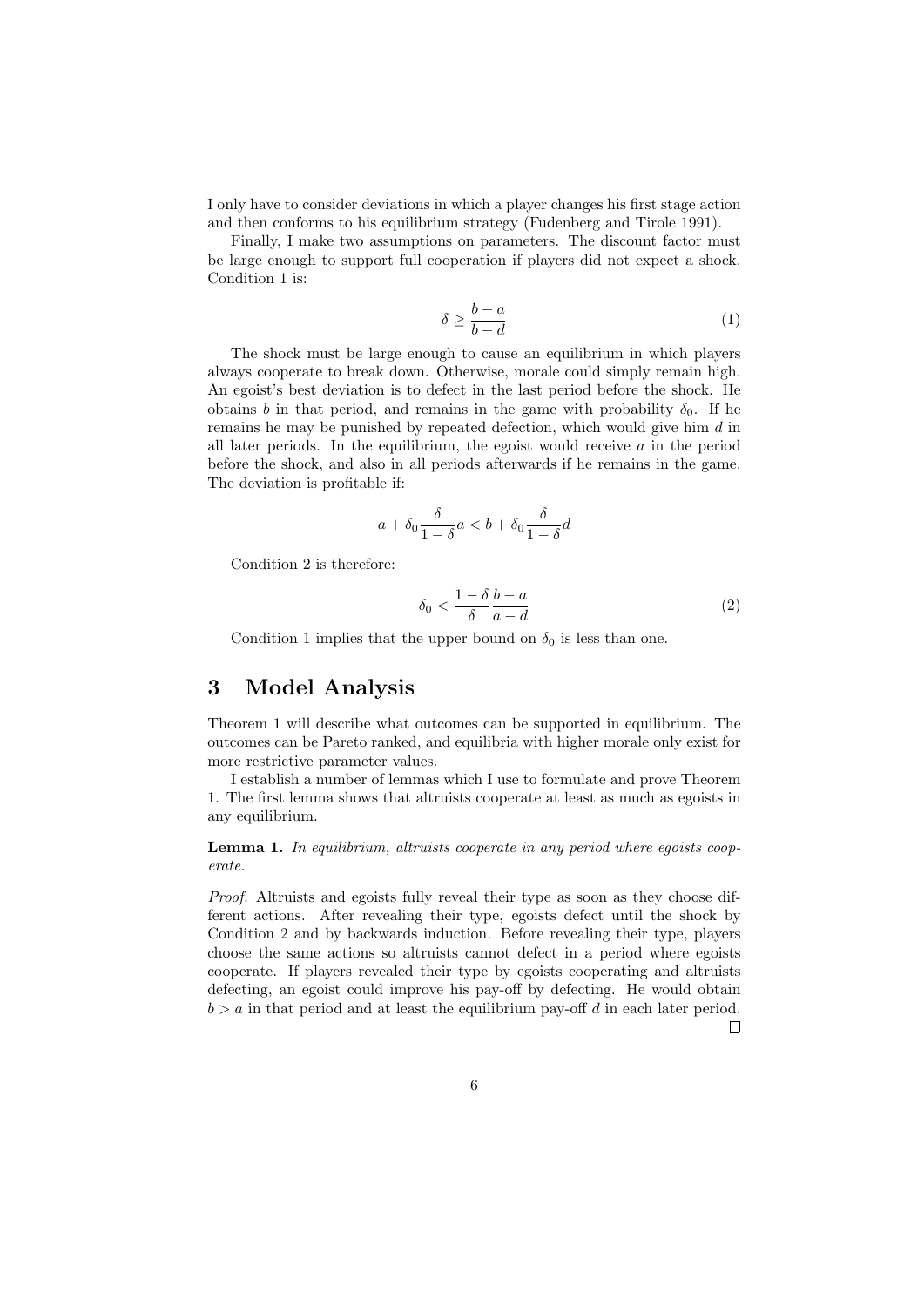An egoist's dominant strategy in the stage game is to defect. He will only cooperate if he can increase his future pay-off by imitating an altruist.

The second lemma shows that strategies of a simple form can generate all equilibrium outcomes. It is important to first distinguish between non-visible and visible deviations.

For a particular equilibrium, a player's deviation is non-visible if it fully mimics the equilibrium actions of the other type. It is non-visible in the sense that other players cannot infer that he is deviating. Rather, he appears to be the other type playing his equilibrium strategy. Any other deviation is visible.

Players can punish someone who makes a visible deviation, but have no reason to do so after a non-visible deviation. The lemma shows I can assume players always respond the same way after any visible deviation.

Lemma 2. Consider any equilibrium outcome. It can be supported for arbitrary out-of-equilibrium beliefs by strategies where players always defect after a visible deviation.

Proof. Any subgame perfect equilibrium outcome can be supported by equilibrium strategies that revert to the least attractive equilibrium play of the subgame following a deviation (Abreu 1988). Here the least attractive equilibrium play in any continuation game is repeated mutual defection. That is the case regardless of beliefs, since mutual defection is a Nash equilibrium of the stage game for both types.

 $\Box$ 

I now only consider strategies where players always defect after any visible deviation. Doing so will be sufficient to find all possible equilibrium outcomes. To fully specify each type's strategy, I must also give actions on the equilibrium path for the first  $T_0$  periods, and after making a non-visible deviation. With these strategies, a visible deviation can only be profitable if it provides an immediate gain compared to the equilibrium outcome.

I call an equilibrium where altruists always take the same actions as egoists a pooling equilibrium. Players could cooperate in all periods, defect in all periods, or cooperate in some periods and defect in others. The third lemma shows there is a unique pooling equilibrium.

#### Lemma 3. The only pooling equilibrium is for all players to defect in periods 1 through  $T_0$ .

Proof. Any deviation is visible since players take the same equilibrium actions, so the latter fully specify a strategy. It is an equilibrium, since cooperating in any period reduces immediate pay-off by  $(d - c)$ .

In any other pooling equilibrium, let  $t < T_0$  be the last period before the shock where players cooperate. An egoist who defects in period  $t$  improves his immediate pay-off by  $(b - a)$ . Until the shock, he can do no worse than his equilibrium pay-off  $d$ . He only suffers a punishment if he remains in the game after the shock, receiving  $d$  instead of  $a$  in all later periods. The deviation is profitable if: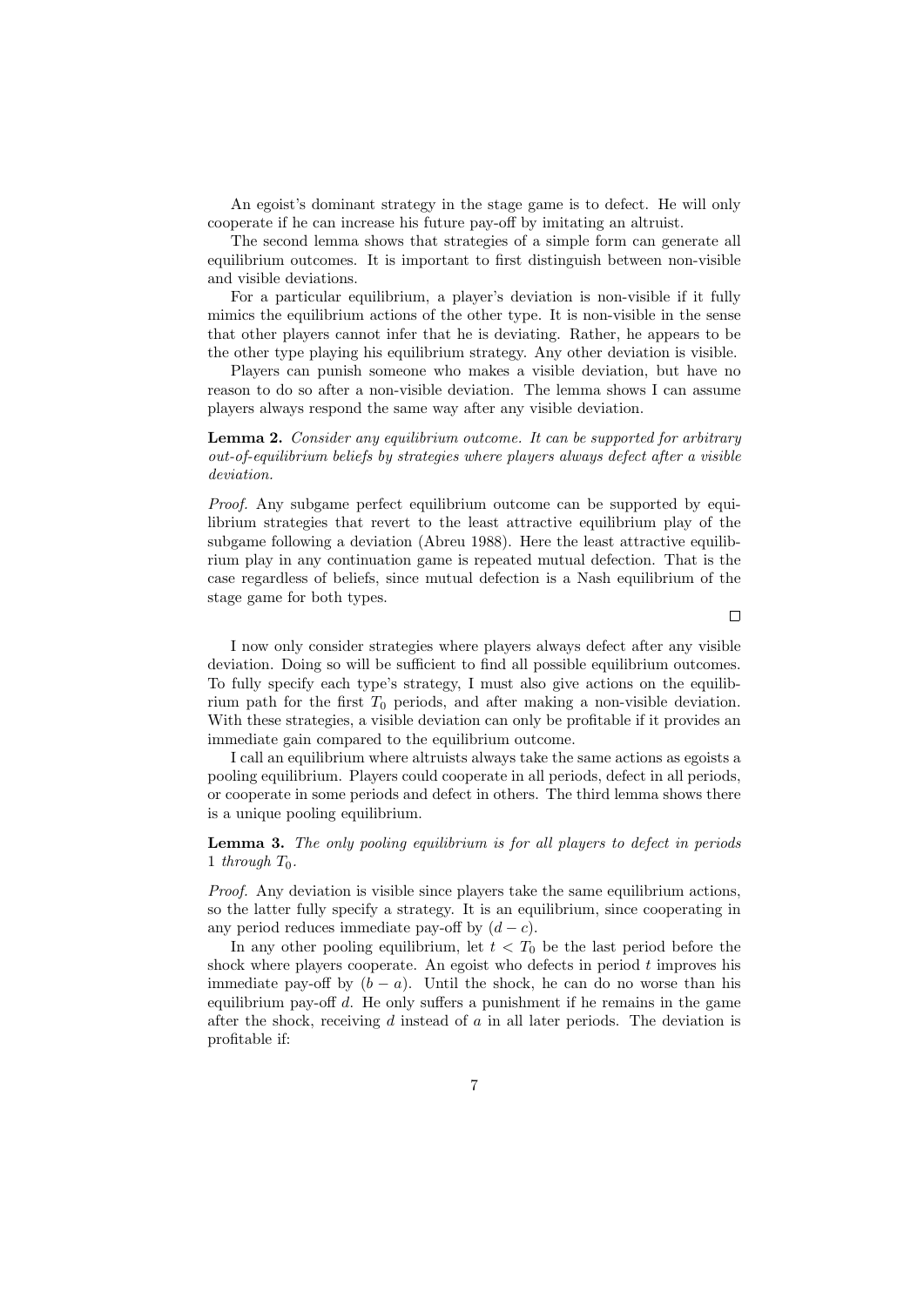$$
\delta^{t-1}(b-a) > \frac{\delta^{T_0}}{1-\delta}\delta_0(a-d)
$$

The incentive to deviate is decreasing in t, and it is profitable for  $t = T_0$  by Condition 2.

 $\Box$ 

Lemma 3 implies any cooperation is only possible before the shock if players eventually sort. A sorting equilibrium is one where altruists take different actions from egoists in some period. I say players sort in a given period, if that is the first period where they reveal their type.

I look at sorting equilibria in the following way. I first assume players sort in a given period and describe how they then must play until the shock. I then show in what period players are willing to sort. Finally, I assume players sort in one such period and describe what play is possible before then.

Lemma 4. Say players sort in period t. Then on the equilibrium path, altruists cooperate and egoists defect in period t and in all subsequent periods until the shock.

Off the equilibrium path, an altruist who defects in period t and in all periods since then continues to defect until the shock. An egoist who cooperates in period t and in all periods since then continues to cooperate until period  $T_0$ , and then defects.

*Proof.* The lemma specifies a strategy for each type as of period  $t$ , because it gives actions on the equilibrium path and after any non-visible deviation.

Lemma 1 implies altruists cooperate and egoists defect in period t. Types are then fully revealed, so by the assumption on matching altruists pair up with each other. Altruists then cooperate until the shock because they know they are working with fellow altruists, and egoists defect by the same logic as in Lemma 1.

An altruist who defects in period  $t$  and all subsequent periods is believed to be an egoist, so his partner defects until the shock. Cooperating would decrease his pay-off by  $(b - a)$  and make the deviation visible, so it is more profitable to keep on defecting.

An egoist who cooperates in period  $t$  and subsequent periods is believed to be an altruist, so his partner cooperates until the shock. He receives a in all periods, then  $b$  in period  $T_0$  when he defects. That makes the deviation visible, so he gets  $d$  in each period after the shock if he remains in the game. Cooperating in period  $T_0$  would give him a in all these periods, which is less profitable by Condition 2. First defecting before period  $T_0$  is also less profitable by Condition 1.

 $\Box$ 

Say players sort  $T \equiv T_0 - t$  periods before the shock, so after t periods of play. Lemma 4 implies that when looking for a profitable deviation in these last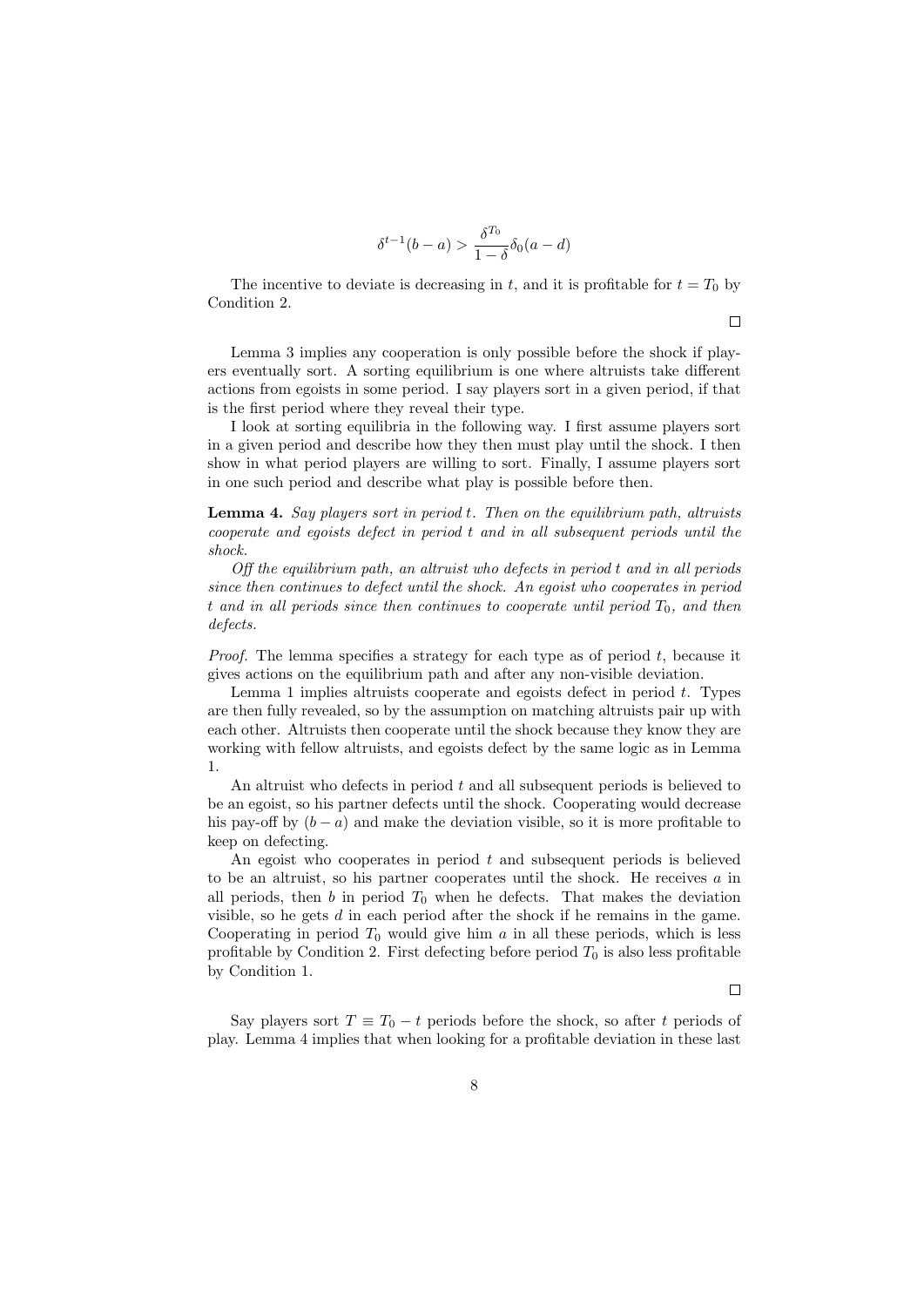T periods, it is sufficient to consider a one-stage deviation in the period where players sort. That is, does either type have an incentive to change his action in that period, and conform to his equilibrium strategy thereafter?

If the one-stage deviation is not profitable for a player of a certain type, I say that type is willing to sort  $T$  periods before the shock. A sorting equilibrium can only exist if altruists and egoists are willing to sort in the same period.

The following two lemmas describe when altruists and egoists are willing to sort.

**Lemma 5.** Altruists are willing to sort  $T$  periods before the shock if and only if  $T_a \leq T$ , where  $T_a$  solves:

$$
\lambda b + (1 - \lambda)d - \lambda(a + \theta_0) - (1 - \lambda)c = \frac{\delta}{1 - \delta}(1 - \delta^{T-1})(a + \theta_0 - d)
$$
 (3)

If no solution exists, then  $T_a = \infty$ . An altruist's incentive to sort is strictly increasing in T.

Proof. From Lemma 4, an altruist's equilibrium pay-off is:

$$
\lambda(a+\theta_0) + (1-\lambda)c + \frac{\delta}{1-\delta}(1-\delta^{T-1})(a+\theta_0) + \delta_0 \frac{\delta^T}{1-\delta}(a+\theta_0)
$$

A one-stage deviation by defecting when players sort gives:

$$
\lambda b + (1-\lambda)d + \frac{\delta}{1-\delta}(1-\delta^{T-1})d + \delta_0\frac{\delta^T}{1-\delta}(a+\theta_0)
$$

Comparing the two expressions gives (3), which is easier to satisfy for larger T. П

An altruist's equilibrium actions are to cooperate in all periods after sorting, while his best deviation is to imitate an egoist and defect in all these periods.

The left-hand side of (3) gives an altruist's immediate loss by sorting rather than deviating, and the right-hand side gives his future gains. These future gains are  $(a+\theta_0-d)$  in all periods until the shock, so sorting is more attractive when  $T$  is large.

If sorting actually gives an immediate gain, then altruists are willing to sort for any T, so  $T_a = 1$ . That is the case when the left-hand side of (3) is negative. They are unwilling to sort for any  $T$  if sorting gives an immediate loss that is larger than even an infinite stream of future gains, so that  $T_a = \infty$ . Otherwise, there is a finite value of  $T_a > 1$  such that altruists are only willing to sort if the shock is at least T periods away.

The term  $\delta_0$  does not appear in the altruist's incentive constraint because an altruist's best deviation is non-visible. He will not be punished after the shock, and will instead enjoy the equilibrium pay-off a in all these periods. An altruist's incentive to deviate therefore does not depend on the probability he will leave the game.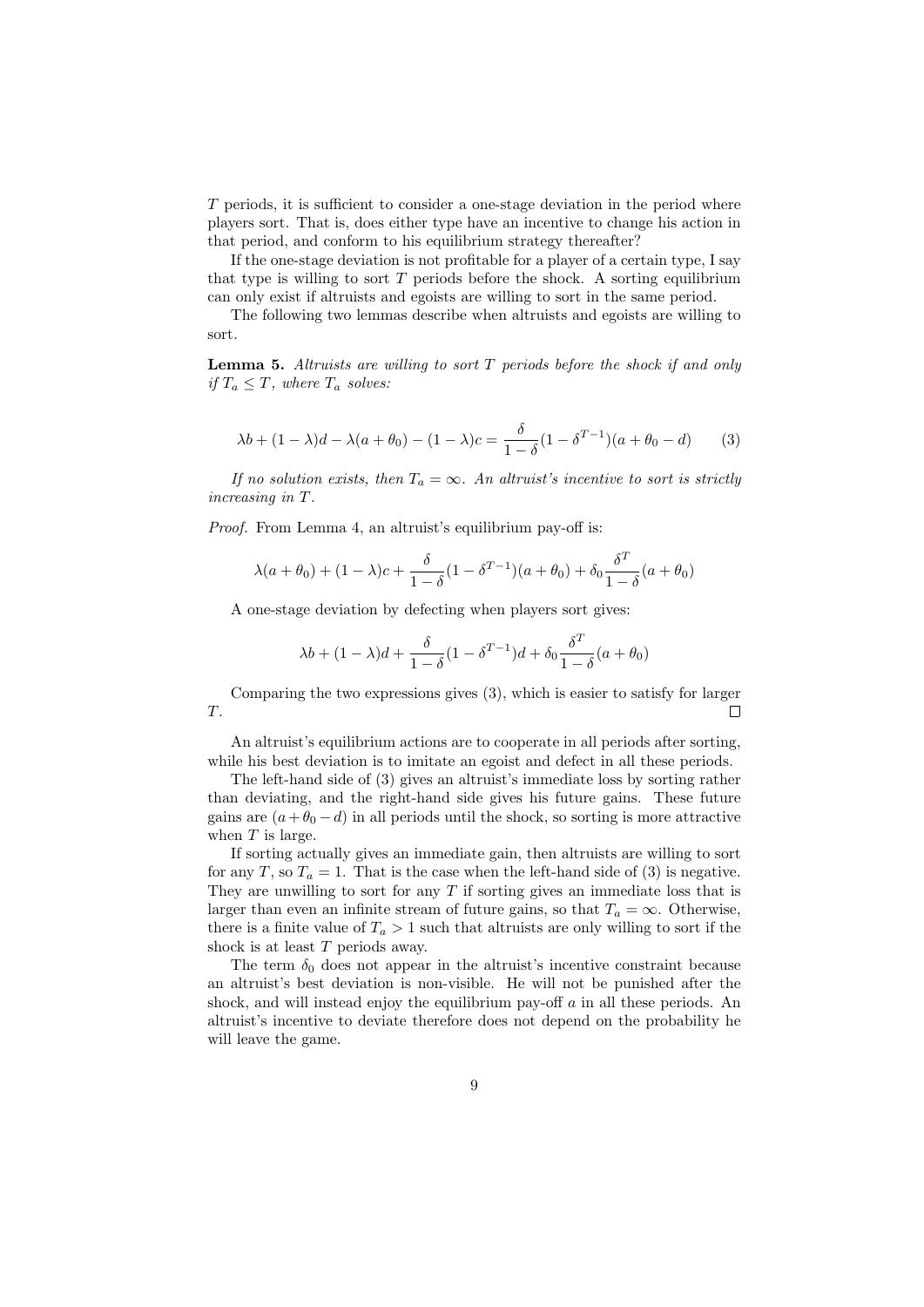**Lemma 6.** Egoists are willing to sort  $T$  periods before the shock if and only if  $T \leq T_e$ , where  $T_e$  is the maximum of 1 and the solution to:

$$
\frac{\delta}{1-\delta}(1-\delta^{T-1})(a-d)+\delta^{T-1}(b-a)-\delta_0\frac{\delta^T}{1-\delta}(a-d)=\lambda b+(1-\lambda)d-\lambda a-(1-\lambda)c
$$
\n(4)

If no solution exists, then  $T_e = \infty$ . An egoist's incentive to sort is strictly decreasing in T.

*Proof.* Again, Lemma 4 gives players' equilibrium strategies as of  $T$  periods before the shock. An egoist will always sort when  $T = 1$ , because defecting is the dominant strategy of the stage game. If  $T \geq 2$ , an egoist gets pay-off:

$$
\lambda b + (1-\lambda)d + \frac{\delta}{1-\delta}(1-\delta^{T-1})d + \delta_0\frac{\delta^T}{1-\delta}a
$$

Cooperating when players sort gives:

$$
\lambda a + (1-\lambda)c + \frac{\delta}{1-\delta}(1-\delta^{T-1})a + \delta^{T-1}(b-a) + \delta_0\frac{\delta^T}{1-\delta}d
$$

Comparing the two expressions gives (4). It is more difficult to satisfy for larger  $T$  if the following expression is negative:

$$
(b-a)-\frac{\delta}{1-\delta}(a-d)(1+\delta_0)
$$

Plugging in  $\delta_0 = 0$  and  $\delta$ 's lower bound from Condition 1 shows that is the case.  $\Box$ 

An egoist's equilibrium actions are to defect in all periods after sorting, while his best deviation is to imitate an altruist but defect in period  $T_0$ .

The left-hand side of (4) gives an egoist's immediate gain by sorting rather than deviating, and the right-hand side gives his future losses when  $T \geq 2$ . The immediate gains are always positive since defecting is the dominant strategy of the stage game, and losses are positive and increasing in T. Sorting is therefore less attractive when  $T$  is large.

If the immediate gain from sorting is larger than an infinite stream of future losses, then egoists are willing to sort for any T (so  $T_e = \infty$ ). Otherwise, there is a finite value of  $T_e$  such that egoists are only willing to sort if the shock is at most  $T_e$  periods away.

Lemmas 5 and 6 imply sorting can occur  $T$  periods before the shock if and only if:

$$
T_a \le T \le T_e \tag{5}
$$

The following lemma shows that  $T_e$  is always at least as large as  $T_a$ . When  $T_a$  is finite, a real number T will always exists that satisfies (5).

**Lemma 7.**  $T_a \leq T_e$  holds for all parameter values.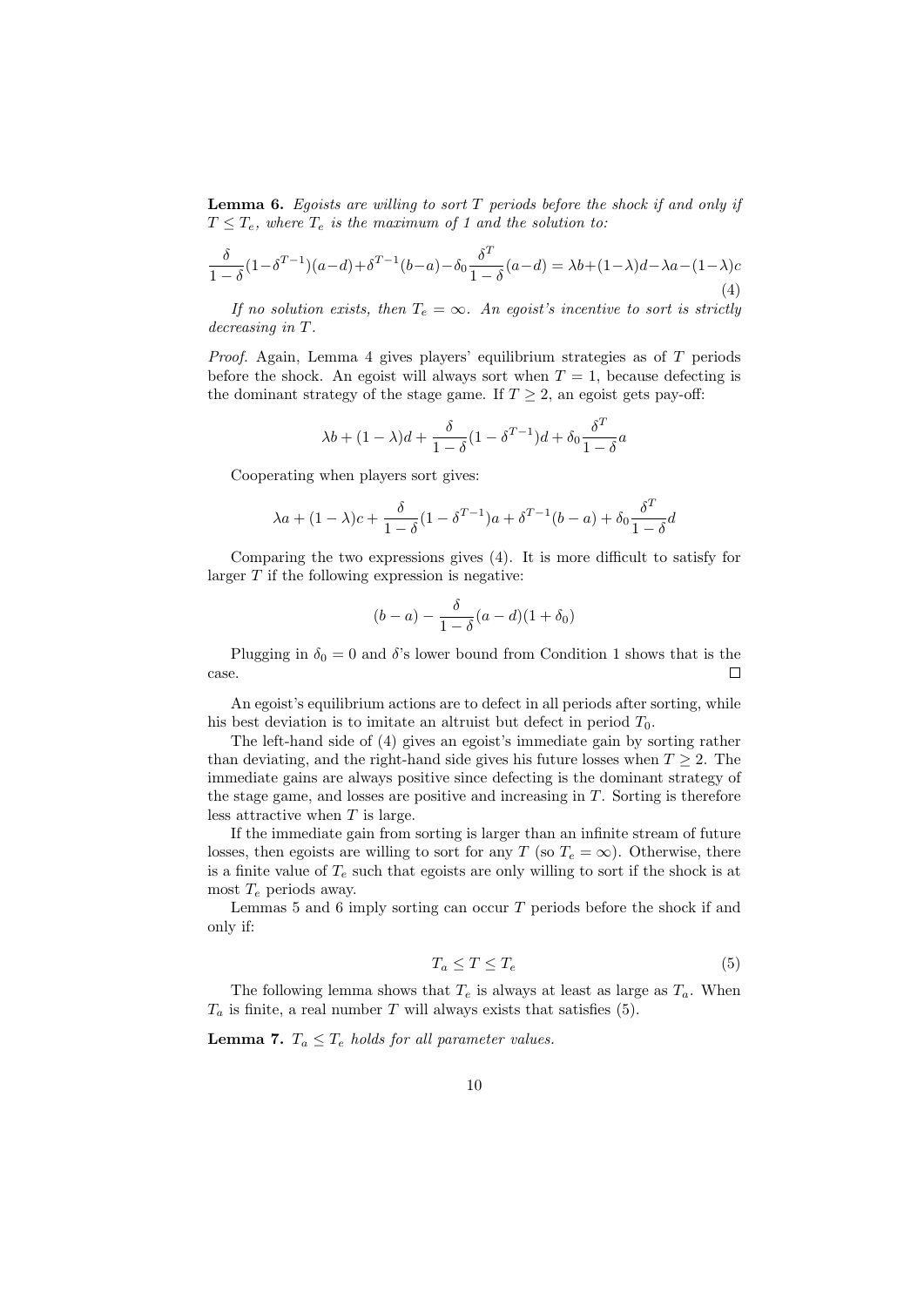Proof. See appendix

Players must pool in all periods before they sort, and Lemma 8 shows if it is possible to pool on cooperation.

Lemma 8. Say players pool for t periods and then sort. Then no player has an incentive to deviate before sorting if players always pool on defection, or if the last period  $t' \leq t$  where players pool on cooperation satisfies:

$$
\lambda \ge \frac{1}{\delta^{t-t'+1}(b-d)}[(b-a) - \delta_0 \frac{\delta^{T_0-t'+1}}{1-\delta}(a-d)] \tag{6}
$$

Proof. Any deviation in the first t periods is observable since players are pooling. The only deviation that increases immediate pay-off is for an egoist to defect while all other players cooperate. Condition 1 implies the deviation is most attractive in period  $t'$ . His equilibrium pay-off from then on is:

$$
\delta^{t'-1}a + \frac{\delta^{t'}}{1-\delta}(1-\delta^{t'-t})d + \delta^t\{\lambda b + (1-\lambda)d\} + \frac{\delta^{t+1}}{1-\delta}(1-\delta^{T_0-t})d + \delta_0\frac{\delta^{T_0}}{1-\delta}a
$$

He gets  $a$  in period  $t'$ ,  $d$  in the following periods until sorting,  $d$  after sorting and until the shock, and then  $a$  in subsequent periods if he remains in the game.

His best deviation is to defect in period  $t'$  and in all subsequent periods, giving:

$$
\delta^{t'-1}b + \frac{\delta^{t'}}{1-\delta}(1-\delta^{T_0-t'+1})d + \delta_0\frac{\delta^{T_0}}{1-\delta}d
$$

Comparing the two expressions gives (6).

Lemma 8 shows that players can always defect before sorting. Cooperation is only possible before sorting if the fraction of altruists exceeds a certain threshold.

If other players cooperate before sorting and  $\lambda$  is low, an egoist prefers to defect in the last period where players cooperate. He is then punished and receives only d instead of  $[\lambda b + (1 - \lambda)d]$  when sorting occurs, but these pay-offs are similar when  $\lambda$  is low. Plugging the upper bound of  $\delta_0$  into (6) shows that the threshold is always positive.

The threshold depends on  $t'$ , the last period where players cooperate. It is decreasing in  $t'$ , and so easiest to satisfy later in the game. Setting  $t' = t$  in (6) and using  $T \equiv T_0 - t$ , the condition for cooperation in all periods before sorting is:

$$
\lambda \ge \frac{1}{\delta(b-d)}[(b-a) - \delta_0 \frac{\delta^{T+1}}{1-\delta}(a-d)] \tag{7}
$$

where the right-hand-side is less than one by Condition 1.

If it is possible to cooperate at all before sorting, then it is possible to cooperate in all periods before sorting. This later case is most reasonable,

 $\Box$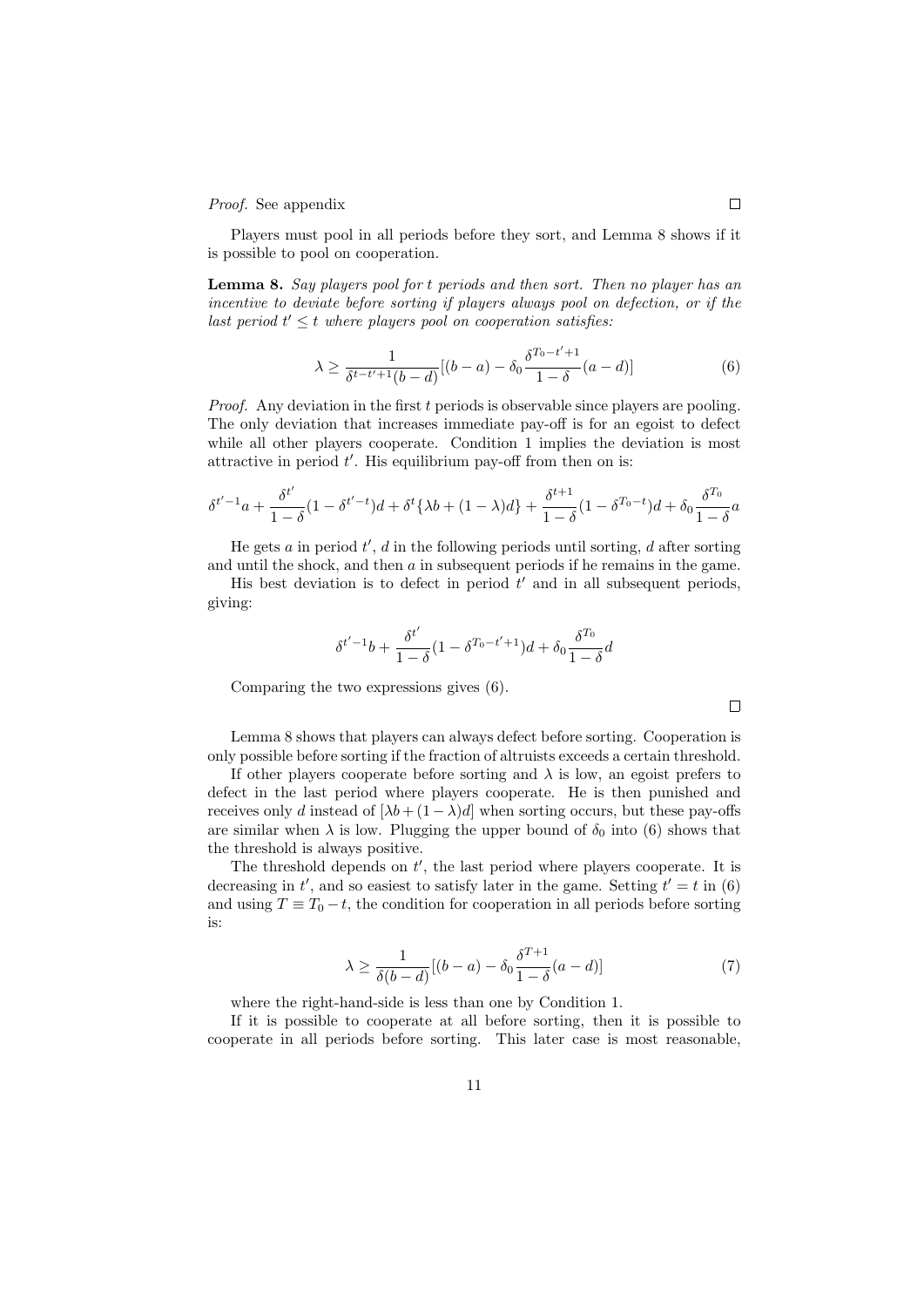as it is Pareto dominant and more intuitive than players switching between cooperation and defection.

Combining the results from the lemmas gives Theorem 1, which shows what outcomes can be supported by equilibrium strategies. All actions refers to the first  $T_0$  periods of the game.

Theorem 1. An equilibrium always exists where players defect in all periods. That is the only equilibrium if:

 $T_0 < T_a$ 

or if there is no integer  $T$  such that  $(5)$  holds:

 $T_a \leq T \leq T_e$ 

where  $T_a$  and  $T_e$  are defined in Lemmas 5 and 6.

If instead  $T_0 \geq T_a$  and (5) holds for some T, then a second type of equilibrium exists. Egoists defect in all periods, while altruists only cooperate in the last T periods before the shock.

If  $\lambda$  is large enough so that (6) also holds, then a third type of equilibrium exists. Players pool on either cooperation or defection in any of the first  $t'-1$  $T_0 - T - 1$  periods, and they cooperate in period t'. Egoists defect in all later periods, while altruists only cooperate in the last T periods before the shock.

There are no other equilibria.

Proof. The proof follows from Lemmas 1-8.

I now consider only the most intuitive equilibrium of the third type, where players always cooperate before sorting. I interpret the results in terms of morale, and then describe what drives them.

The equilibrium outcomes can be Pareto ranked. The worst case for morale is where all players defect until after the shock. Egoist morale drops upon learning of the shock and low morale spreads immediately to altruists. Morale then remains low until the shock. This equilibrium exists for all parameter values.

An intermediate case is similar but where altruists return to cooperation some time before the shock. Egoist morale drops immediately and low morale spreads to altruists, but altruist morale recovers before the shock. These equilibria exist for certain parameter values.

The best case for morale is where altruists always cooperate, and egoists initially cooperate but later begin to defect. Low egoist morale never spreads to altruists, whose morale remains high throughout. These equilibria exist for more restrictive parameter values.

If type were public information, altruist morale would always remain high but egoist morale would drop immediately. Welfare would be higher than in the first two cases but lower than in the third.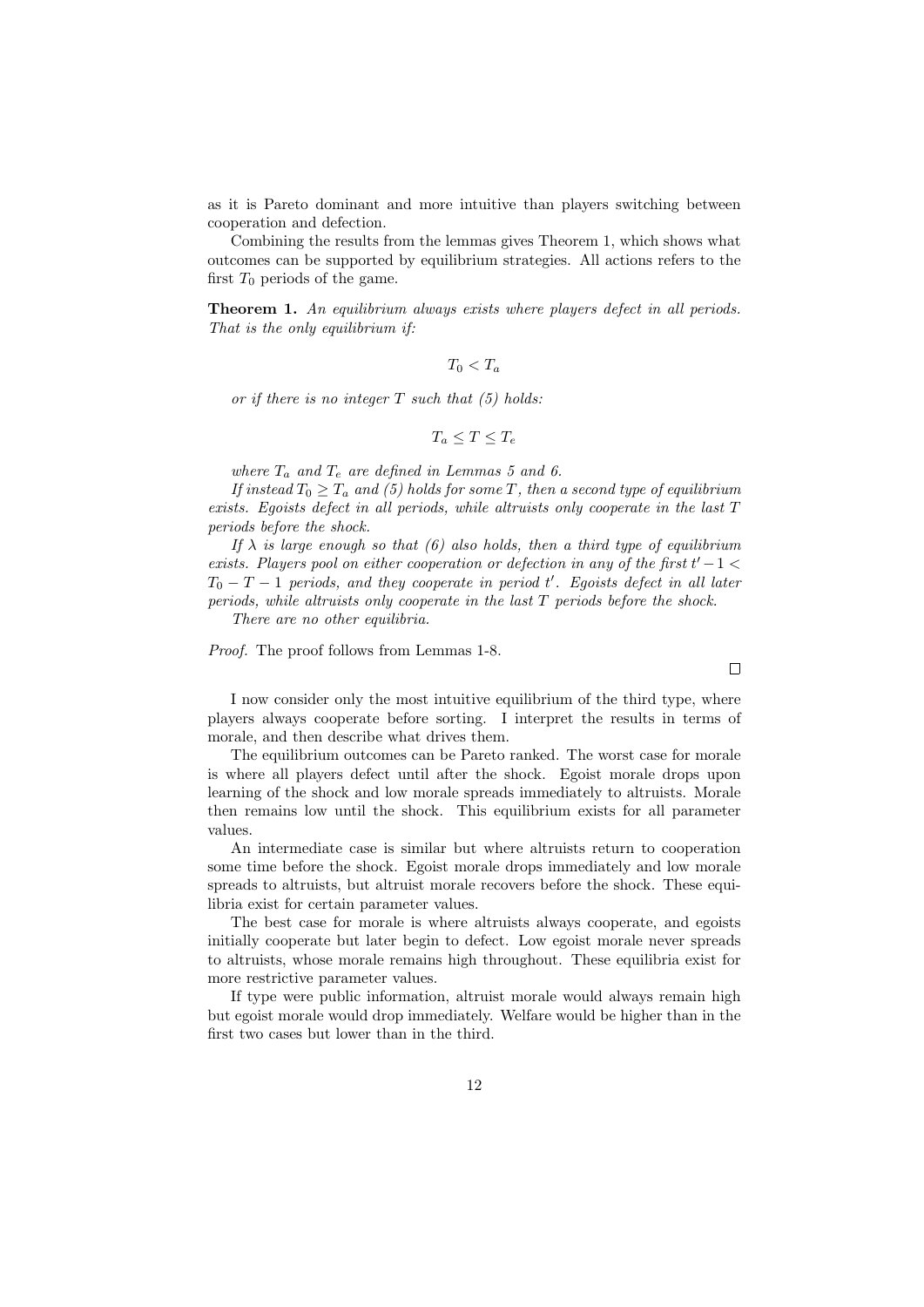#### 3.1 What Drives the Equilibrium Results

Altruists can only sustain high morale if they know they will eventually be able to identify one another. To do so, they must sort by cooperating in some period where egoists defect, which reveals their type. Sorting may involve an immediate loss compared to deviating, but yields future gains since altruists can then cooperate with each other.

All morale will break down by backwards induction if altruists are never able to sort. Altruists know egoist morale will be low in the last period before the shock. Their own morale will also be low if they won't sort, which ensures egoist morale will also be low the period before. If altruists won't sort then either, egoist morale will drop even earlier. Working back implies egoist morale drops in the first period, which causes altruist morale to drop as well.

If altruists are eventually able to identify each other, what happens to morale depends on the fraction of altruists. As long as altruists cooperate, egoists may be convinced to do the same to avoid revealing their type. Even then, it may be profitable for an egoist to defect in the last period where all players cooperate. He is punished when players sort, but the deviation is attractive if his partner was most likely an egoist who would defect then anyway. In a sense, egoist morale remains low because there are too few altruists to change their behaviour.

If egoist morale immediately drops, altruists would like to sort by cooperating and keep their morale high. But cooperating when  $T > T_e$  is so attractive that some egoists would imitate and later take advantage of them. Altruist morale therefore drops and remains low until  $T \leq T_e$ , then recovers as players sort.

If there are enough altruists and they are eventually able to identify each other, altruist morale can remain high the entire game. High altruist morale keeps egoist morale high until players sort. Egoist morale then drops, and altruists continue cooperating with one another.

### 3.2 Allowing For Flexbility

Morale may completely break down because players are unwilling to sort at the start of any period, despite the fact that  $T_a < T_e$ . If there is no integer between  $T_a$  and  $T_e$ , then any given period is either too early or too late to sort.

This section shows a complete breakdown can be avoided if players have enough flexibility, in the sense of choosing actions more frequently. Intuition suggests that if periods are sufficiently short, players will be able to sort between time  $T_a$  and  $T_e$  before the shock. That intuition does not turn out to be fully correct, but an equilibrium will nonetheless exist where players cooperate.

To model flexibility, I scale down per period pay-offs by an integer  $M \geq 1$ and assume there are  $MT_0$  periods before the shock. Each period now has length  $\frac{1}{M}$ , but the total time until the shock is unchanged. I assume actions are revealed to other players time  $\tau$  after they occur, with  $0 < \tau \leq 1$ . It reduces to the original model for  $M = 1$ , since then players can update their beliefs and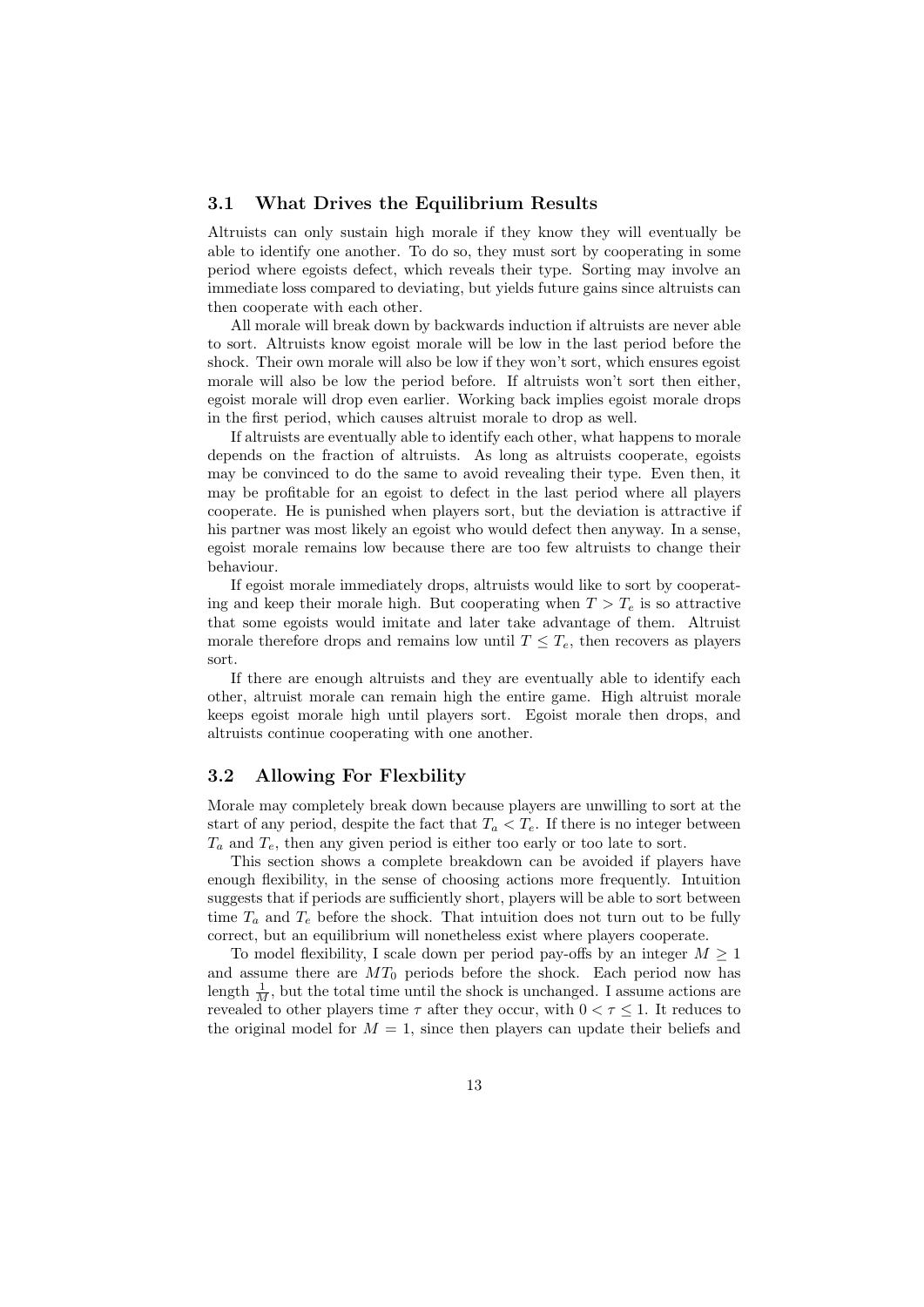act on them after each period.

For technical reasons, I only consider the case of  $\delta$  close to 1. Intuitively, the weight of pay-offs in one time interval compared to another should not depend on  $M$ . For example, the total pay-off before the shock compared to the total pay-off afterward should be independent of period length. Experimenting shows this is not generally possible for geometric discounting, so I set  $\delta = 1$ when needed in the formal analysis. By continuity, the results will also hold for  $\delta$  close to one.

I first show that if  $\tau$  is sufficiently small, increasing flexibility can stop morale from breaking down at all.

**Result 1.**  $Say \tau \leq \delta_0 \frac{\delta}{1-\delta}$  $(a-d)$  $\frac{(a-a)}{(b-a)}$ , and  $\delta_0 > 0$ . Then for M sufficiently large, an equilibrium exists where players always cooperate.

*Proof.* Say  $\tau \leq \frac{1}{M}$ , so actions are revealed after each period. In that case, if all players cooperate, an egoist does not have an incentive to defect in the last period before the shock if:

$$
\frac{b-a}{M} - \delta_0 \frac{\delta}{1-\delta}(a-d) \le 0
$$

That reduces to  $\frac{1}{M} \leq \delta_0 \frac{\delta}{1-\delta} \frac{a-d}{b-a}$ , which can hold if  $\tau \leq \delta_0 \frac{\delta}{1-\delta} \frac{a-d}{b-a}$ 

As long as each period is longer than  $\tau$ , increasing flexibility reduces an egoist's incentive to defect in the last period before the shock. He can then only take advantage of his partner for a shorter time before his defection is discovered. If some players remain in the game after the shock and  $\tau$  is small enough, then sufficiently flexibility makes egoists willing to cooperate.

If each period is shorter than  $\tau$ , increasing flexibility does not change this incentive. Regardless of period length, he can only take advantage of his partner for time  $\tau$ .

If  $\tau$  is too small to permit full cooperation, then increasing flexibility can still help players sort. They will not do so between time  $T_a$  and  $T_e$  before the shock, but only later in the game.

**Result 2.** Say  $T > T_a$  and  $T_e \geq 2$ , but there is no integer between  $T_a$  and  $T_e$ . Then for all M such that  $\tau < \frac{1}{M}$ , no sorting equilibrium exists. For M sufficiently large, an equilibrium exists in which players sort between time  $\tau T_a$ and  $\tau T_e$  before the shock.

Proof. See appendix

Increasing flexibility does not help players sort as long as each period is longer than  $\tau$ . Players can choose actions more often, but egoists are only willing to sort later in the game because they can take advantage of their partner for a shorter time. The proof shows that sorting is only possible between time  $\frac{T_a}{M}$  and  $\frac{T_e}{M}$  before the shock. As M increases, the interval begins at a later point in the

 $\Box$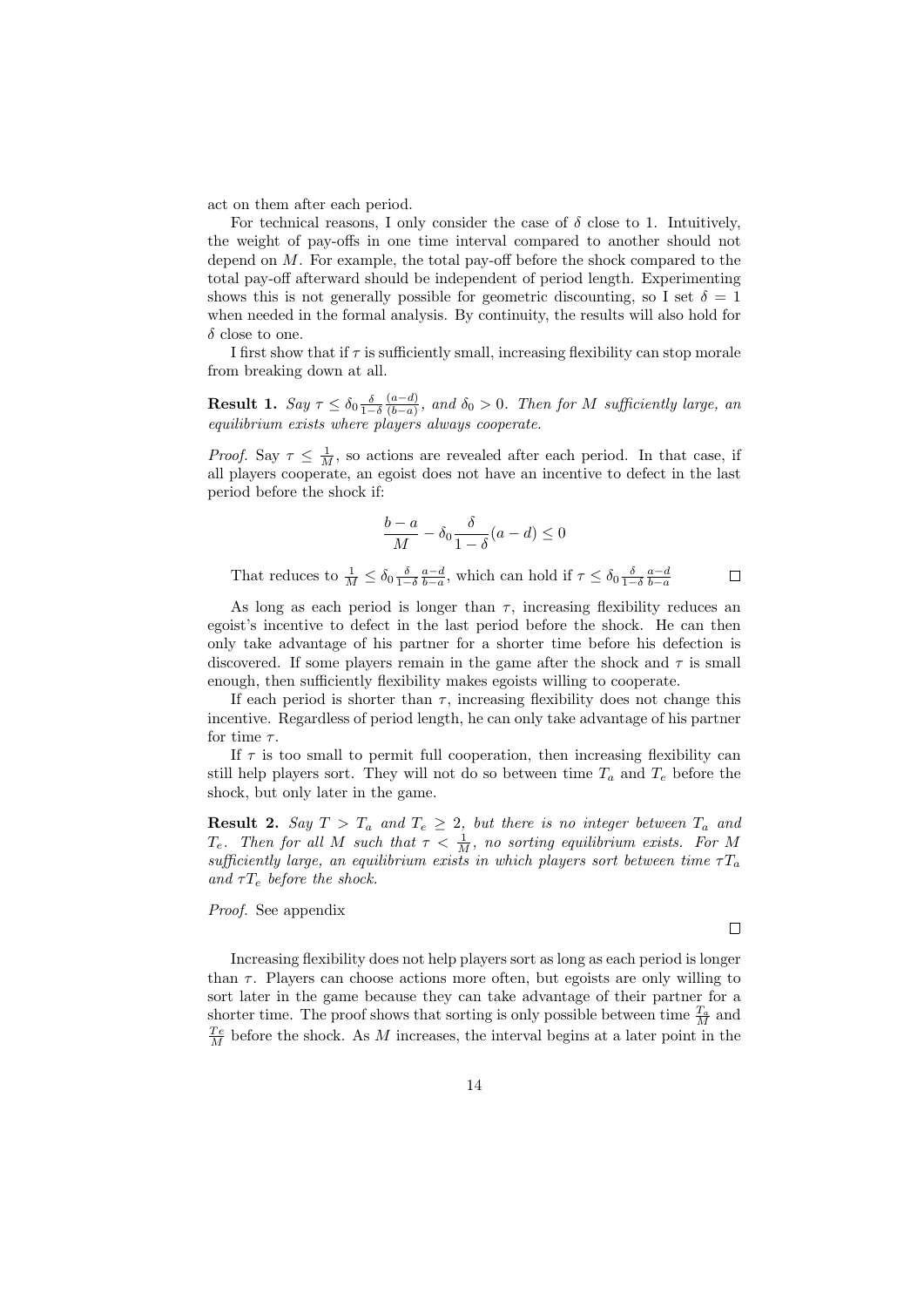game and it also becomes smaller. If there is no integer T with  $T_a \leq T \leq T_e$ , then players are still unwilling to sort in any period.

If each period is shorter than  $\tau$ , actions are always revealed approximately time  $\tau$  after they occur. Increasing M does not change this, so players are still willing to sort between time  $T_a\tau$  and  $T_e\tau$  before the shock. For sufficiently high M, some period will begin within this interval.

#### 3.3 Policy - Reducing the Size of the Breakdown

Interpreting the shock as lay-offs, what can the firm do to favour high morale? A sufficiently large change in material pay-offs that makes cooperation more attractive can prevent any breakdown from occurring at all. That is, making  $(b - a)$  small enough compared to  $(a - d)$  will violate Condition 2, so that full cooperation becomes an equilibrium.

If such a large change is not possible, the firm can try to minimize the size of the breakdown. To do so it wants player to sort, which implies both  $T_a \leq T$ and  $T \leq T_e$  in some period, with  $T_a$  and  $T_e$  defined in (3) and (4). It also wants players to cooperate before sorting, for which (7) must hold. A change in parameters will only have an unambiguous positive effect on morale if it helps with at least one incentive constraint without hurting any of the others. That is, it decreases  $T_a$ , increases  $T_e$ , or loosens (7).

Changing the material rewards  $a, b, c$ , or d tends to have an ambiguous effect on morale. Sorting involves cooperation from altruists and defection from egoists, so increasing the incentive to sort for one type tends to decrease the incentive to sort for the other. Looking at  $(3)$  and  $(4)$ , there is no change to any of these parameters that always helps morale, or that always hurts.

In particular, two seemingly reasonable steps by a firm to help morale can be counterproductive. The first is a small increase in  $a$ , the returns to successful cooperation. The second is to make a rule that links lay-offs to performance, such that players who defect are more likely to be laid-off. Both changes make cooperation more attractive, but they can cause all equilibrium cooperation before the shock to break down. The reason is that they may prevent sorting.

**Theorem 2.** Say  $\theta_0$  is small. Then pay-off parameters a, b, c and d exist such that there is an equilibrium with some cooperation, but either of the following changes leaves all players defecting as the unique equilibrium:

(i) there is a marginal increase in a

(ii)  $\delta_0$  is sufficiently small, and a player only leaves the game after the shock if all players who have defected in strictly more periods than him also leave the game.

#### Proof. See appendix

Both of these changes are too small to convince egoists to always cooperate. The condition on  $\delta_0$  in (ii) means an egoist will likely leave the game regardless of his actions, so the rule increases his incentive to cooperate only slightly.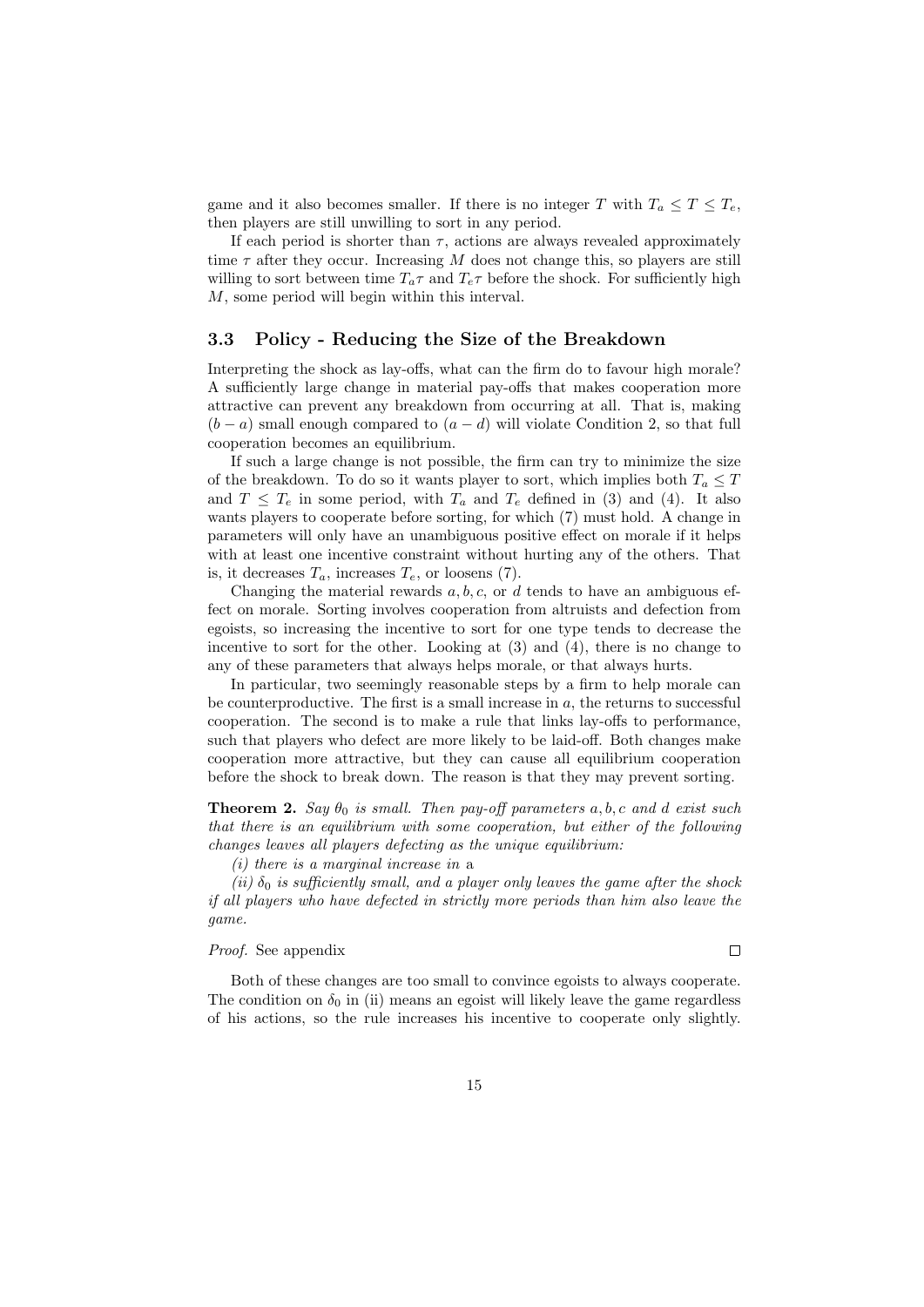Equilibrium cooperation is still only possible if employees sort, and egoists are now less willing to do so.

The idea in the proof is to choose parameters such that egoists are indifferent about sorting in some period. When  $\theta_0$  is small, egoists and altruists have similar pay-offs so the critical values  $T_a$  and  $T_e$  are close to one another. Sorting is only possible in the period where egoists are indifferent, and each change gives them a strictly positive incentive to deviate.

The parameters used to prove Theorem 2 are not unique:  $d$  is unspecified. and c may take on any one of  $(T_0 - 1)$  possible values. I can also replace each parameter by another one within a small neighbourhood, and the results will still hold for a slightly larger increase in a. The proof considers the standard model with period length 1, but the argument also holds for any strictly positive period length.

Theorem 2 bears some similarities to results from the literature on intrinsic motivation and crowding out. Gneezy and Rustichini (2000) show large monetary rewards often improve behaviour, but small rewards may actually hurt. One explanation is that offering money can ruin the signaling effect of a certain action, by encouraging people who are just motivated by monetary rewards (Janssen and Mendys 2004). Although the mechanism in this paper is different, the problem is still that a small increases in material compensation can encourage lower types to take a positive action (cooperating), which can prevent higher types from taking that action in equilibrium.

Rather than changing pay-off parameters, the firm can help morale by giving employees more flexibility to react to the shock. Increased flexibility, in the sense of choosing actions more frequently, can help in two different ways. If employees can observe each other's actions quickly enough, then flexibility means they can only be taken advantage of for a short time. Morale can then stay high because egoists never defect. If not, then increasing flexibility can still help morale by allowing sorting. When periods are sufficiently short, employees are able to sort right at the moment when both types are willing to do so.

The firm may also prevent a complete breakdown of morale by informing employees of the lay-offs well in advance. If  $T_0 < T_a$ , then morale breaks down because there is not enough potential future cooperation to convince altruists to reveal their type. That need not be the case if the firm informs employees at least time  $T_a$  before lay-offs occur. Still, informing employees earlier may be risky. If there is no integer between  $T_a$  and  $T_e$ , then employees will still be unwilling to sort. Morale will break down immediately, and now it will remain low for longer.

The size of the shock and the fraction of altruists are not factors the firm can easily control, but they do both affect morale. A smaller shock is better for morale, but only because it affects egoist behaviour. An egoist is more willing to sort, because he will likely to remain with the firm and can be punished for a deviation. In contrast, the size of the shock has no effect on an altruist's incentive to sort. An altruist's best deviation involves perfectly mimicking egoist equilibrium actions. He not punished because nobody realizes he has actually deviated.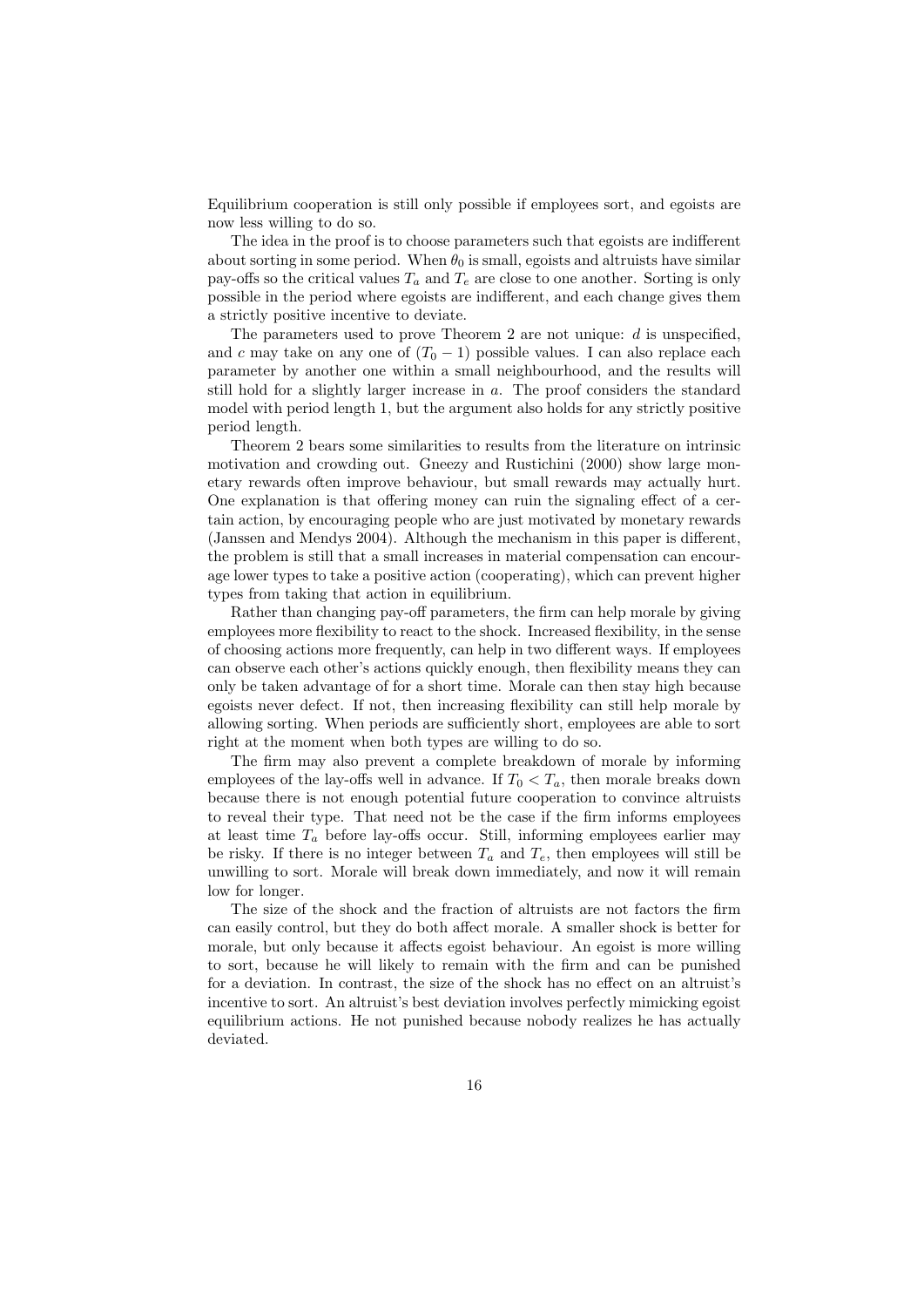A larger fraction of altruists may actually have a negative effect on morale. More altruists means that more employees cooperate during sorting. That increases an altruist's incentive to sort, since he is less likely to be taken advantage of. If  $b - d > a - c$ , then it also increases an egoist's incentive to sort. The condition means there are no strategic complementarities in terms of material pay-offs. Egoists are more willing to defect when they think their partner will cooperate, which favours sorting. But if there are such strategic complementarities, an increase in the fraction of altruists increases an egoist's incentive to cooperate, which may leave him unwilling to sort.

### 4 Robustness and Extensions

#### 4.1 Renegotiation-Proofness

The results of Theorem 1 are general in the sense of holding for arbitrary out-ofequilibrium beliefs. The strategies involve punishments that are always formally credible, but they do not always seem equally reasonable. Two players off the equilibrium path who believe each other to be altruists with a high probability are supposed to defect, but they might well renegotiate to mutual cooperation.

I address the point by showing that a renegotiation-proof equilibrium exists for some out-of-equilibrium beliefs, provided a condition on parameter values holds. In this equilibrium, players play as efficiently as possible after every history given that they must do so in future periods as well.

The renegotiation-proof equilibrium outcome will be one of the equilibrium outcomes from Theorem 1, where the particular outcome depends on parameter values. Theorem 1 shows that different equilibria exist for different parameter values, but outcomes of existing equilibria can always be Pareto ranked. For any given parameters, the renegotiation-proof equilibrium will give the Pareto dominant outcome of the existing equilibria.

I am interested in play before the shock, so I apply the standard notion of renegotiation-proofness in a finitely repeated game, Pareto perfection (Bernheim et al. 1987), to play in the first  $T_0$  periods. In this context, an equilibrium is renegotiation-proof if it satisfies the following criteria after any history  $h_t$ . Players play an equilibrium of the stage game in period  $T_0$  that is Pareto efficient, taking into account the period  $T_0 + 1$  continuation pay-off. They choose actions in period  $T_0 - 1$  that are supported by the period  $T_0$  continuation payoffs, taking into account possible restrictions on period  $T_0$  play. The period  $T_0 - 1$  actions give a Pareto efficient outcome to the last two periods of play, given the possible restrictions. Players choose actions in period  $T_0 - 2$  that are supported by the continuation pay-offs in period  $T_0 - 1$  and that are efficient as above, and so on back to period t.

Let  $h_t$  be an arbitrary history, with T periods left until the shock. The history  $h_t$  implies a certain belief  $\mu_i$  about each player  $i = 1, 2, 3 \ldots$  Beliefs about different players may differ, and they need not correspond to the prior  $\lambda$ .

Consider the outcomes that can be supported as perfect Bayesian equilibria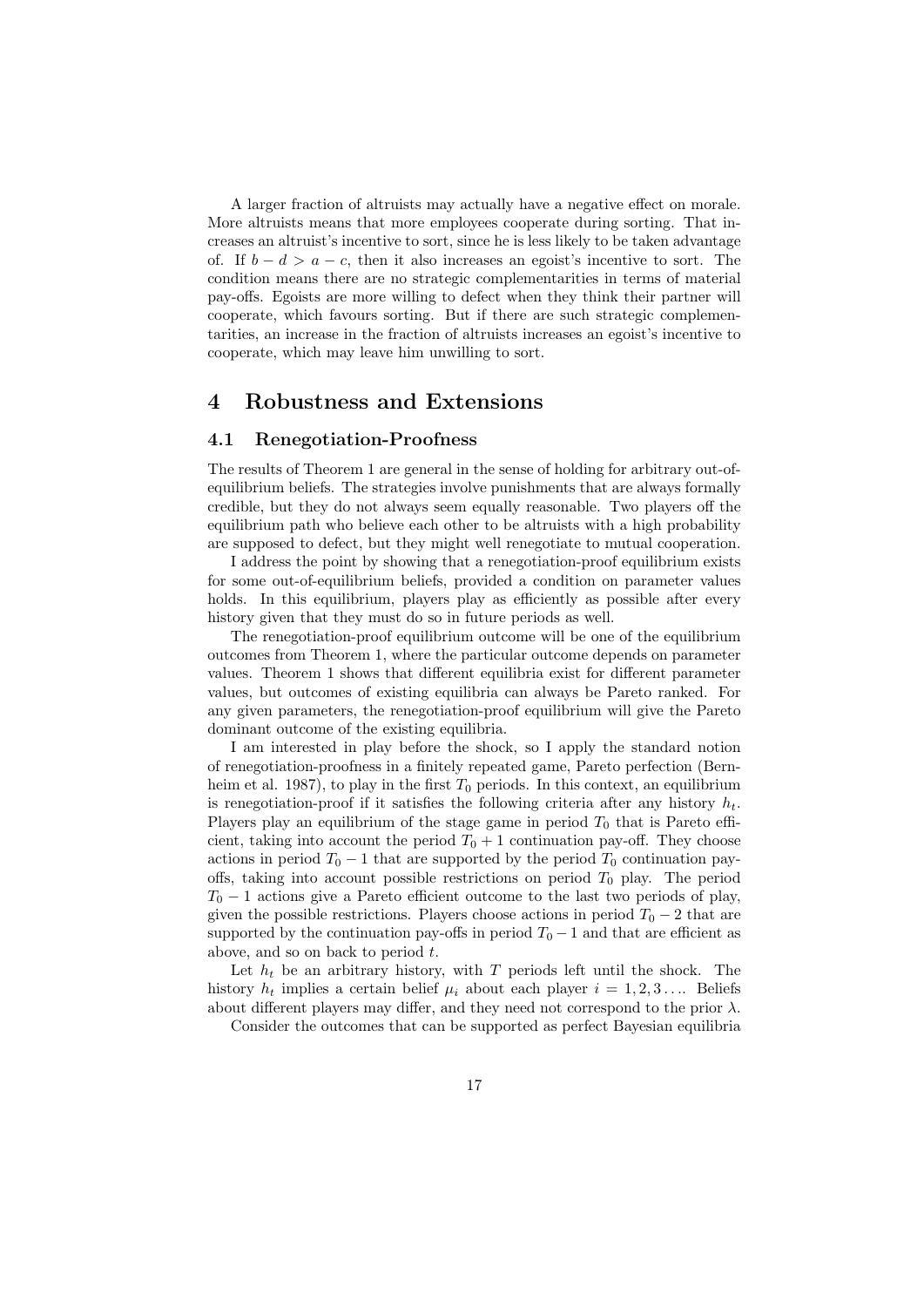in the continuation game following  $h_t$ , by pure symmetric strategies. Here symmetric means players of the same type and facing an identical strategic situation take the same action. There is at least one such outcome, where any team i, j with  $\mu_i = \mu_j = 1$  cooperates and any other team defects.

Define  $RPS$ , a renegotiation proof strategy, in the following way. When restricted to the continuation game following  $h_t$ , RPS picks out one such outcome that is Pareto efficient, and this for any  $h_t$ .

**Lemma 9.** Say there are  $T$  periods left before the shock. RPS will have any player i and his partner defect regardless of type if  $\mu_i < \mu_a^T$ , where:

$$
\mu_a^T \equiv \frac{d - c - \frac{\delta}{1 - \delta} (1 - \delta^{T - 1})(a + \theta_0 - d)}{a + \theta_0 + d - b - c}
$$

Proof. See appendix

In the general game, an altruist is unwilling to sort  $T$  periods before the shock if  $T < T_a$ . The only possible play is then repeated defection. The condition  $\mu_i \leq \mu_a^T$  is equivalent to  $T \leq T_a$ , provided beliefs  $\mu_i$  replace the prior  $\lambda$  in the definition of  $T_a$ . Lemma 9 implies a player is unwilling to cooperate if he believes it sufficiently likely his partner is an egoist. The critical value  $\mu_a^T$  is decreasing in T, so if  $\mu_i < \mu_a^T$  holds for some T, then RPS will also have player i and his partner defect in all later periods.

Beliefs must satisfy  $\mu_i \geq 0$ , so  $\mu_i < \mu_a^T$  is only possible in all periods if:

$$
d - c > \frac{\delta}{1 - \delta} (1 - \delta^{T_0 - 1})(a + \theta_0 - d)
$$
 (8)

Otherwise a player may cooperate even if he is sure his partner is an egoist, because the future benefits of rematching with an altruist are so large. The condition is more likely to hold when discounting is large and when  $T_0$  is small.

Since RPS implies the Pareto efficient perfect Bayesian equilibrium of any subgame, it also implies the Pareto efficient equilibrium for the entire game. I now show conditions under which RPS is an equilibrium strategy.

**Theorem 3.** Say  $(8)$  holds, and out-of-equilibrium beliefs about a player who deviates T periods before the shock satisfy  $\mu < \mu_a^{T-1}$ . Then RPS supports the Pareto efficient equilibrium of the game as a renegotiation-proof equilibrium.

*Proof.* By (8), the critical value for  $\mu$  is strictly positive in any period. By Lemma 9 and the assumption on beliefs, a player who makes an observed deviation must then repeatedly defect until the shock. That is the harshest possible punishment, so RPS restricted to any continuation game is an equilibrium strategy.

Renegotiation-proofness does not restrict the possible punishments with these out-of-equilibrium beliefs. It is therefore equivalent to playing the Pareto efficient equilibrium in each continuation game, which is what  $RPS$  does.

 $\Box$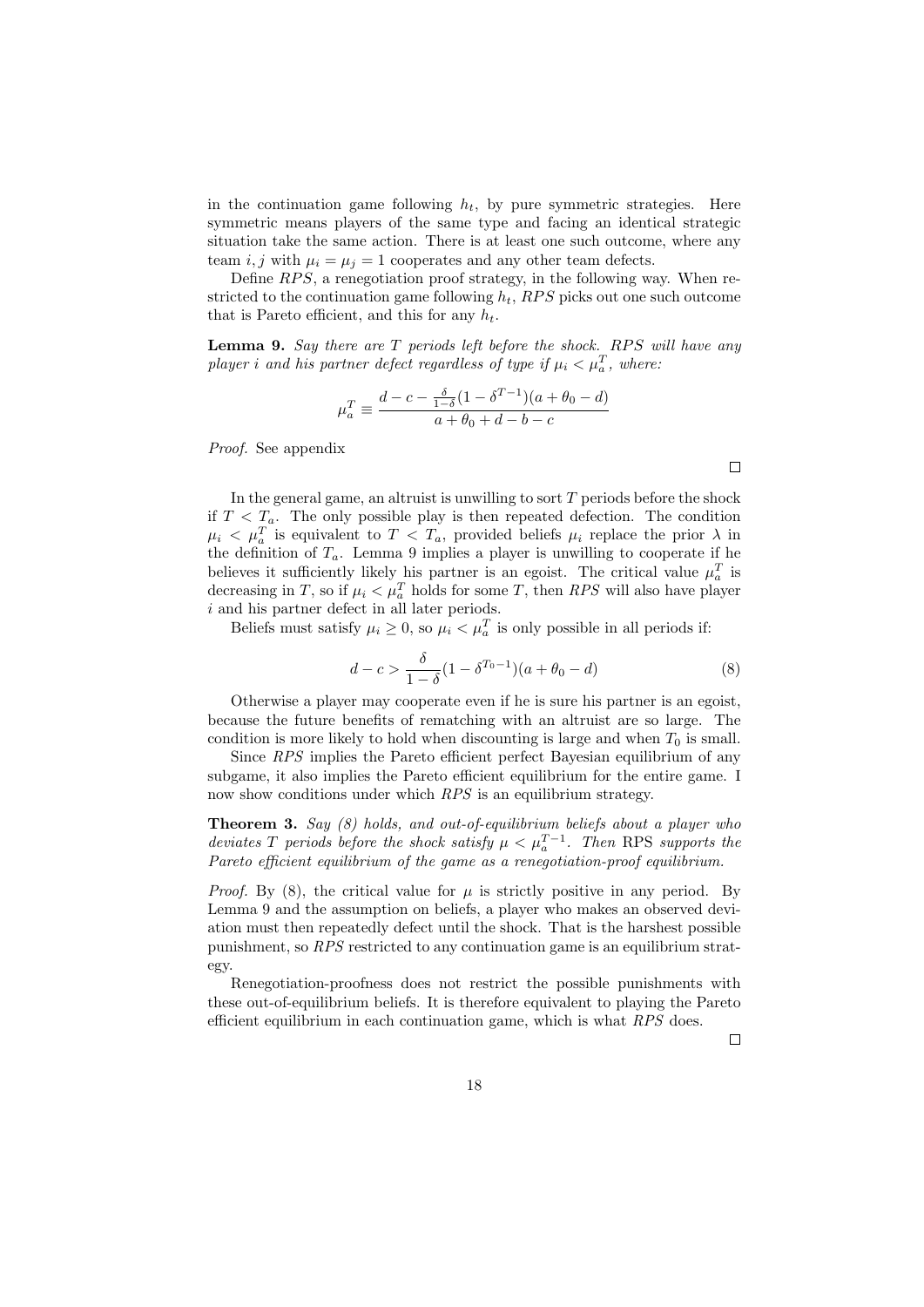The renegotiation-proof-equilibrium described above gives one of three outcomes depending on parameter values. The first is for morale to immediately drop for all players and remain low until after the shock. The second looks the same except altruist morale recovers before the shock in the first period where sorting is possible. The third is for altruist morale to always remain high, and egoist morale to first stay high then drop in the last period where sorting is possible.

### 4.2 Not Allowing for Rematching

The qualitative results from Section 3 still hold if each player must remain with his initial partner throughout the game. By an identical argument, cooperation is only possible before the shock if players can sort.

An altruist now has a lower incentive to sort, because he cannot rematch if his partner turns out to be an egoist. That reduces the expected future benefits from sorting by a factor  $\lambda$ . He is willing to sort T periods before the shock if:

$$
\lambda b + (1 - \lambda)d - \lambda(a + \theta_0) - (1 - \lambda)c \leq \lambda \left[\frac{\delta}{1 - \delta} (1 - \delta^{T-1})(a + \theta_0 - d)\right] \tag{9}
$$

An egoist now has a higher incentive to sort because his best deviation is less attractive. Imitating an altruist only yields benefits if his partner turns out to be an altruist. He is willing to sort if:

$$
\lambda \left[ \frac{\delta}{1-\delta} (1 - \delta^{T-1})(a-d) + \delta^{T-1}(b-a) - \delta_0 \frac{\delta^T}{1-\delta}(a-d) \right] \le \lambda b + (1-\lambda)d - \lambda a - (1-\lambda)c
$$
\n(10)

The only difference between conditions (9) and (10) and the conditions with rematching, (3) and (4), is the factor  $\lambda$  on one side of each inequality.

The condition for sorting  $T$  periods before the shock remains of the form  $T_a \leq T \leq T_e$ , but both  $T_a$  and  $T_e$  are now larger. The condition for cooperation before sorting, (6), remains the same. It comes from an egoist's incentive to defect in the last period of cooperation before sorting, which is not affected by the assumption on rematching.

The qualitative results from Theorem 1 therefore still hold, although the periods where sorting is possible may differ. A sorting equilibrium will also look somewhat different, since only altruists who are matched together can cooperate after sorting. An altruist who discovers he is matched with an egoist will instead have to defect until the shock.

Differentiating both sides of (9) and (10) shows how changes in parameter values affect both types' incentive to sort. Just as before, there are no changes in parameters that always have an unambiguously positive or negative effect on morale.

The results are now more robust in terms of renegotiation proofness. Rearranging (9) and substituting  $\mu$  for  $\lambda$  gives the condition: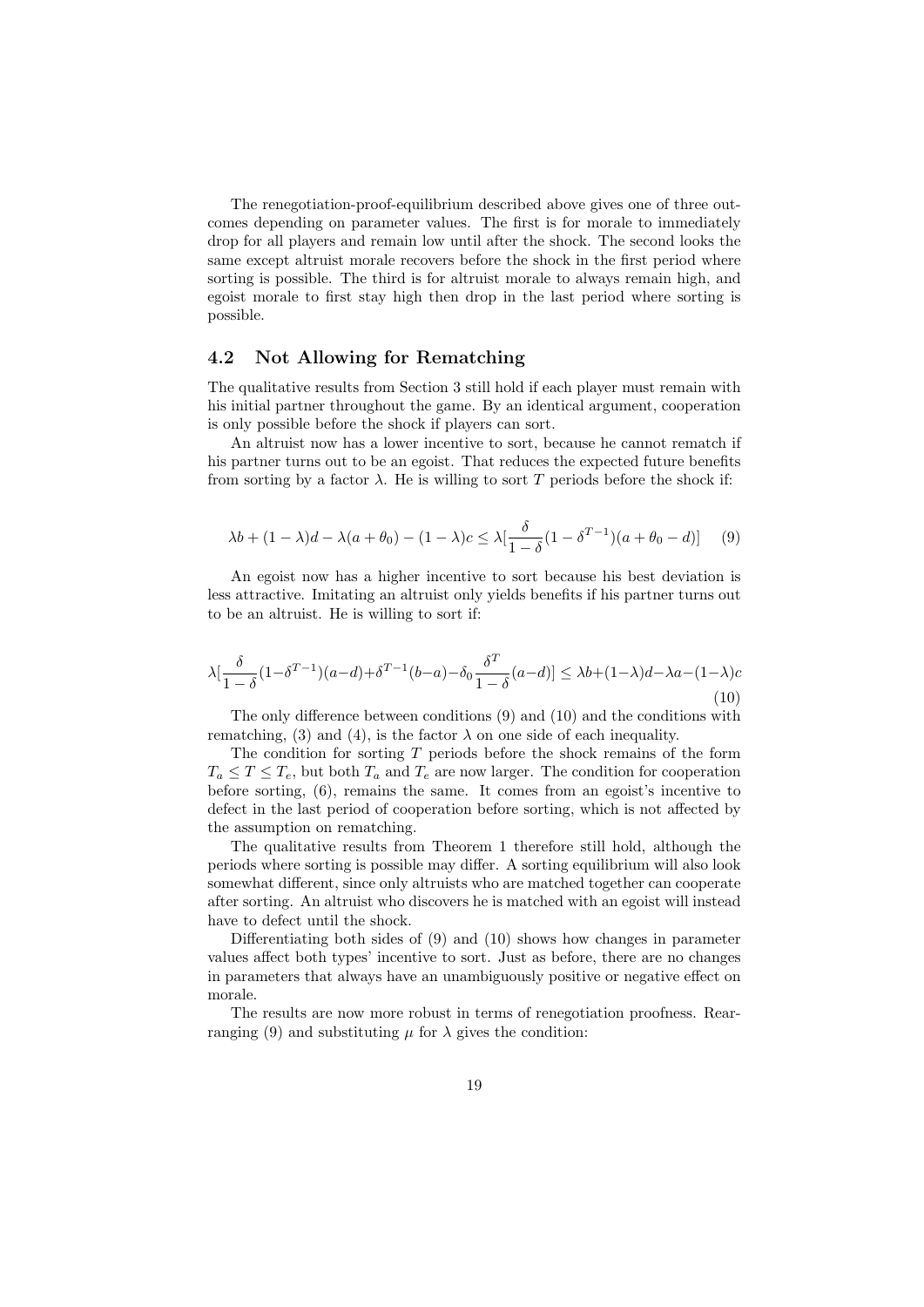$$
\mu \ge \frac{d-c}{a + \theta_0 + d - b - c + \frac{\delta}{1 - \delta} (1 - \delta^{T-1})(a + \theta_0 - d)}
$$

The right-hand side is always positive, since an altruist who knows he is matched with an egoist will never cooperate. By the same argument as in Section 4.1, a renegotiation-proof equilibrium exists if out-of-equilibrium beliefs satisfy the above inequality. Therefore for any parameter values, there are outof-equilibrium beliefs such that a renegotiation-proof equilibrium exists.

#### 4.3 Uncertainty About the Shock

Instead of knowing lay-offs will occur at a fixed date, employees may believe there is a future period where lay-offs are more likely. There might be an upcoming announcement on firm performance or a discussion of restructuring, and the uncertainty could also last some time. This section shows that such a belief will still cause morale to break down, if lay-offs are sufficiently likely.

Assume a shock can occur after any one of periods  $T_0, \ldots, T_0+N-1$  for  $N \geq$ 1. The shock occurs with probability  $p \leq 1$  after any such period, conditional on in not having occurred before. The set-up reduces to the original model for  $N = p = 1.$ 

For morale to break down and the previous results to hold, I must show an egoist will defect if other players always cooperate. For  $N = 1$  and  $p < 1$ , the condition in period  $T_0$  is:

$$
a + [p\delta_0 + (1-p)] \frac{\delta}{1-\delta} a < b + [p\delta_0 + (1-p)] \frac{\delta}{1-\delta} d
$$

since an egoist remains in the game with probability  $p\delta_0 + (1 - p)$ . That is:

$$
p > \frac{1}{1 - \delta_0} \left[ 1 - \frac{1 - \delta b - a}{\delta a - d} \right] \equiv p^1 \tag{11}
$$

Condition 2 implies  $p^1 < 1$ , so an egoist will defect in period  $T_0$  if he believes the shock to be sufficiently likely.

I now show that a critical value  $p^N$  exists for any N.

**Lemma 10.** Say players cooperate in all periods. Then a critical value  $p^N$ exists, such that an egoist has an incentive to defect in period  $T_0$  if and only if  $p > p^N$ .

### Proof. See appendix

An egoist's expected punishment increases if he expects to be in the game in future periods. That probability is decreasing in  $p$ , which implies the existence of a critical value  $p^N$ .

I now show  $p^N$  is decreasing in N. That is, the more periods there are in which the shock might occur, the less likely it needs to be in any one period to cause morale to break down.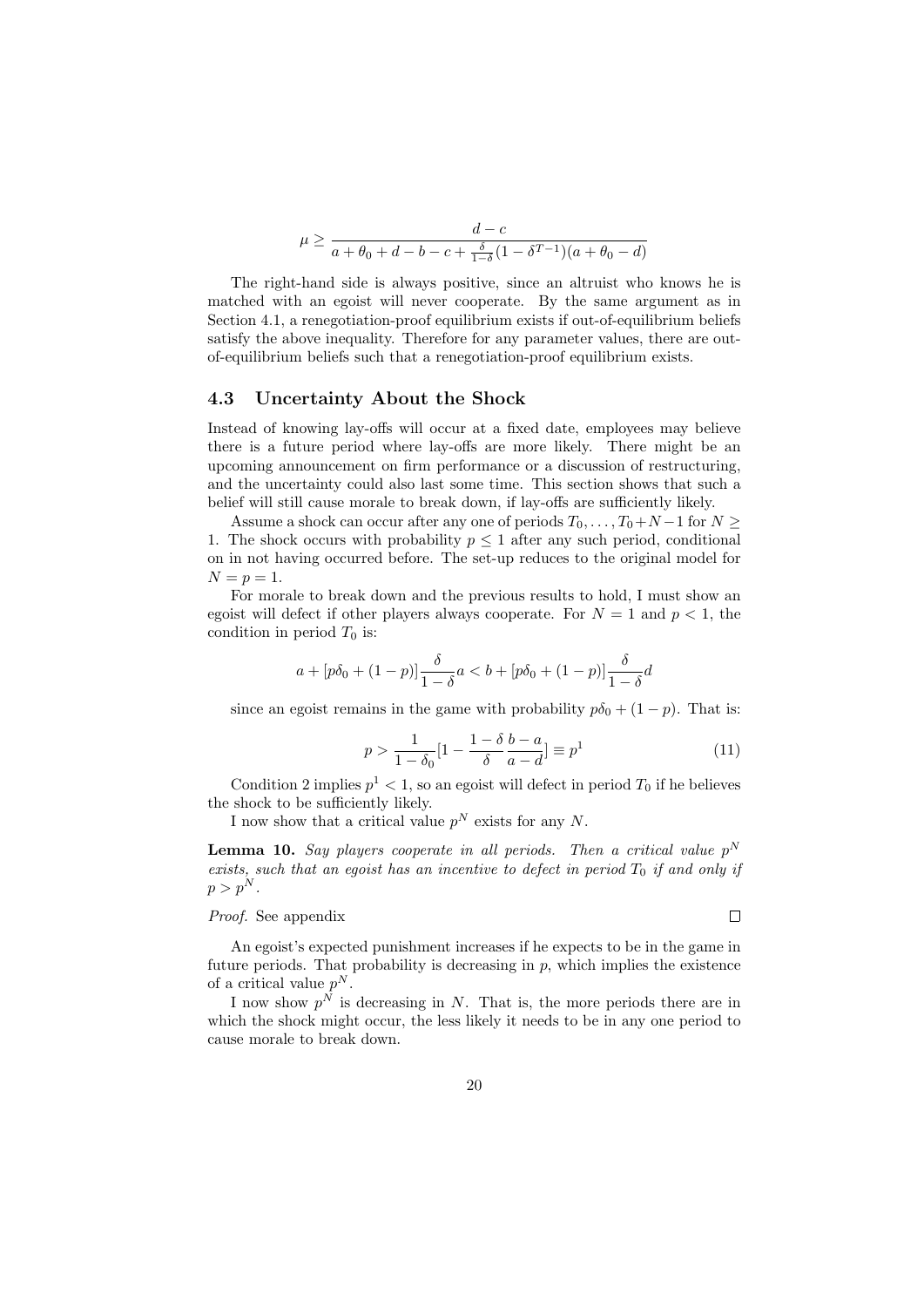Note first that defecting in period  $T_0$  gives an expected future loss of  $(a-d)$ per period, taking into account discounting and the probability the egoist will remain in the game in that period. The future loss is  $(a - d)$  times:

$$
\sum_{i=1}^{N-1} [\delta(1-p)]^i + \frac{\delta^N}{1-\delta} (1-p)^N + \frac{\delta}{1-\delta} p \delta_0 \sum_{i=0}^{N-1} [(1-p)\delta]^i \tag{12}
$$

The first summation refers to each period  $T_0 + 1, \ldots, T_0 + N - 2$ , if the shock has not previously occurred. The second term refers to period  $T_0+N-1$  and all later periods if the shock never occurs. The last summation refers to a period in which the shock occurs and all later periods.

### **Lemma 11.** The critical value  $p^N$  is decreasing in N.

*Proof.* An egoist's immediate gain from deviating always equals  $(b - a)$ , so it is sufficient to show that (12) is decreasing in N. Taking (12) evaluated at  $N+1$ and subtracting it from (12) gives:

$$
\delta^{N}(1-p)^{N} + \frac{\delta^{N+1}}{1-\delta}(1-p)^{N+1} + \frac{\delta^{N+1}}{1-\delta}(1-p)^{N}p\delta_{0} - \frac{\delta^{N}}{1-\delta}(1-p)^{N}
$$

Simplifying gives the following, which is negative since  $\delta_0 < 1$ :

$$
\frac{\delta}{1-\delta}[\delta(1-p)]^N(\delta_0-1)
$$

 $\Box$ 

A large value of N means the egoist is more likely to eventually leave the game, which makes the deviation more attractive. Lemma 11 also implies that for a given  $N$ , an egoist's incentive to defect is higher in period  $T_0$  than at any later moment. If he cooperates in period  $T_0$  and the shock does not occur, he faces an equivalent situation in period  $T_0 + 1$  but with N reduced by one.

The critical value  $p^N$  is actually decreasing with N at a decreasing rate, and I now calculate the limit as N tends to infinity. That gives a lower bound on the value of  $p$  that can still cause morale to break down. That is also useful because it may be difficult or even impossible to derive an explicit expression for  $p^N$ .

**Lemma 12.** As N tends to infinity, the critical value  $p^N$  tends to:

$$
p^{\infty} = \frac{(1-\delta)(\left[\frac{1-\delta}{\delta}\frac{b-a}{a-d}\right])}{1-\delta_0-\delta(1-\left[\frac{1-\delta}{\delta}\frac{b-a}{a-d}\right])}
$$

*Proof.* Letting  $N$  go to infinity in  $(12)$  gives:

$$
\frac{\delta(1-p)}{1-\delta(1-p)} + \frac{\delta}{1-\delta} p \delta_0 \frac{1}{1-\delta(1-p)}
$$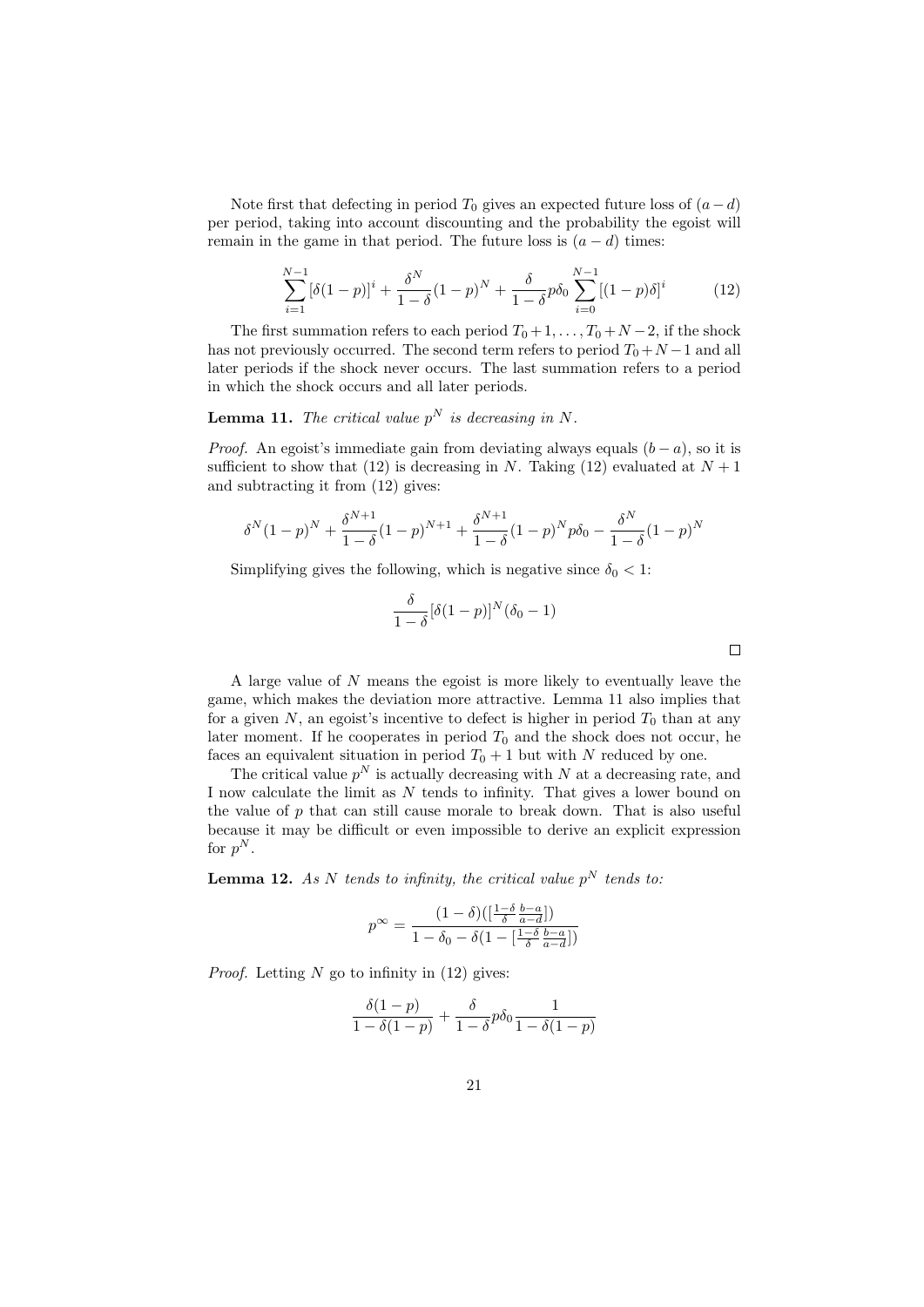$$
\frac{\delta}{1-\delta}\frac{1}{1-\delta(1-p)}[(1-p)(1-\delta)+p\delta_0]
$$

The following condition implies an egoist defects in period  $T_0$ , and rearranging completes the proof:

$$
\frac{\delta}{1-\delta} \frac{1}{1-\delta(1-p)} [(1-p)(1-\delta) + p\delta_0](a-d) < (b-a)
$$

To illustrate the effect of increasing N, say  $b = 4, a = 3, d = 2, \delta = \frac{2}{3}$  and  $\delta_0 = \frac{1}{3}$ . Then  $p^1 = \frac{3}{4}$  and  $p^{\infty} = \frac{1}{2}$ . The critical value decreases at the fastest rate for small N, so  $\overline{N}$  need not be extremely large to see a comparatively large drop in the critical value. With the above parameters,  $p^2 = 0.59$ .

# 5 Conclusion

High morale, interpreted as cooperation (productive work) within the team, can break down if players foresee that an upcoming shock will create turnover. The paper looks at shocks that are sufficiently large to always cause some type of drop in morale. Fewer expected future interactions eventually cause egoist morale to break down, which may in turn trigger a drop in altruist morale. Altruists will cooperate if others do, but they may begin to defect because of concern they are working with egoists.

Morale can break down to different extents, and the corresponding equilibria can be Pareto ranked. The worst case is a complete collapse upon learning of the shock, which occurs if players cannot sort and reveal their type. An intermediate case is similar but altruist morale eventually recovers before the shock. It is only in the best case, where players can sort and there are enough altruists, that egoist morale remains high for some time and low morale never spreads to altruists.

Interpreting the shock as lay-offs, I look at steps the firm can take to minimize the breakdown of morale. Seemingly reasonable steps such as targeting the lay-offs at players who defect or increasing the returns to successful cooperation can actually hurt morale. They can do so by encouraging egoists to imitate altruists when they cooperate to later take advantage of them, which can prevent altruists from revealing their type. A sufficiently large change favouring cooperation will prevent morale from breaking down at all, but small changes may be counterproductive.

Flexibility, in the sense of letting players choose actions more frequently, can help morale in two ways. It can reduce the time an egoist takes advantage of a cooperating partner, which may prevent morale from breaking down at all. It can also permit sorting by making it possible to act at the precise moment both types are willing to sort.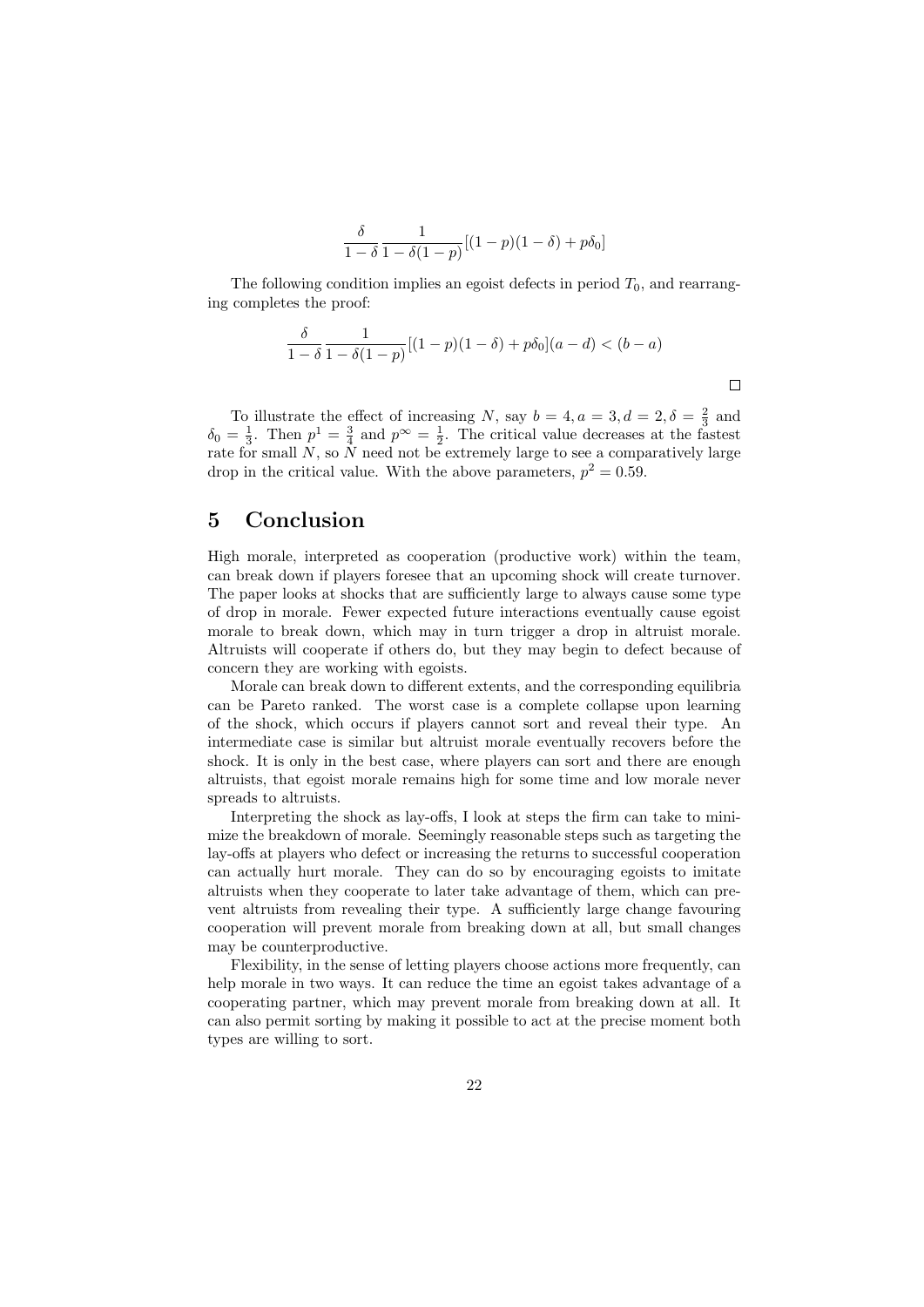The firm may also prevent a complete breakdown of morale by informing employees of the lay-offs well in advance. That ensures there is enough value in future cooperation for an altruist to reveal his type, which favours sorting. However, informing employees earlier can be risky. If a sorting equilibrium still does not exist, then morale will still break down and will remain low for longer.

Large lay-offs are particularly bad for morale, but only because they influence egoist behaviour. Egoists are more less likely to remains with the firm, and therefore to be punished for any deviation. A larger fraction of altruists can actually hurt morale if there are strategic complementarities to material payoffs, so if  $b - d < a - c$ . An egoist's partner is more likely to cooperate, which reduces his incentive to defect and sort.

The results are robust in terms of renegotiation proofness, different assumptions about rematching, and allowing for uncertainty about the shock.

Low morale could never spread to altruists if they knew each other's type at the beginning of the game. The interpretation is that they don't know each other's type because morale was always high before players learned of the shock. All players cooperated, which was good for efficiency but also means players never sorted. Altruists remained cut off from private information about each other, information which could have helped them adjust to the unexpected news about the shock.

The point is more general. The very characteristic that makes groups efficient can cut them off from information, leaving then unable to adjust to an unexpected change. Closed groups within organizations can promote trust and cooperation but may remain isolated from innovative ideas (Burt 2005). Organizations may develop specific information channels and improve efficiency, but neglect others and become unresponsive to changes in the environment (Arrow 1974). They may also become dependant on a cooperative network partner and lack a safety net if their partner unexpectedly exits (Uzzi 1996). This paper shows members of efficient groups may not only be cut off from important information about the outside world, but also from important information about each other.

A firm can inform employees about each other if it can make a clear distinction between altruists and egoists while times are still good. Egoists may be willing to accept such a distinction at a low cost, because it will only harm them during bad times which they do not foresee. Microsoft tried to do just that by creating a clearly defined group of permatemps (Levin 2002). The permatemps often worked alongside regular employees, but they could be easily let go if times got tough. The regular employees could then continue with their work without suffering a drop in morale.

# Appendix

*Proof of Lemma 7.* Altruists are willing to sort when  $T$  satisfies (3):

$$
\lambda b + (1 - \lambda)d - \lambda(a + \theta_0) - (1 - \lambda)c \leq \frac{\delta}{1 - \delta}(1 - \delta^{T-1})(a + \theta_0 - d)
$$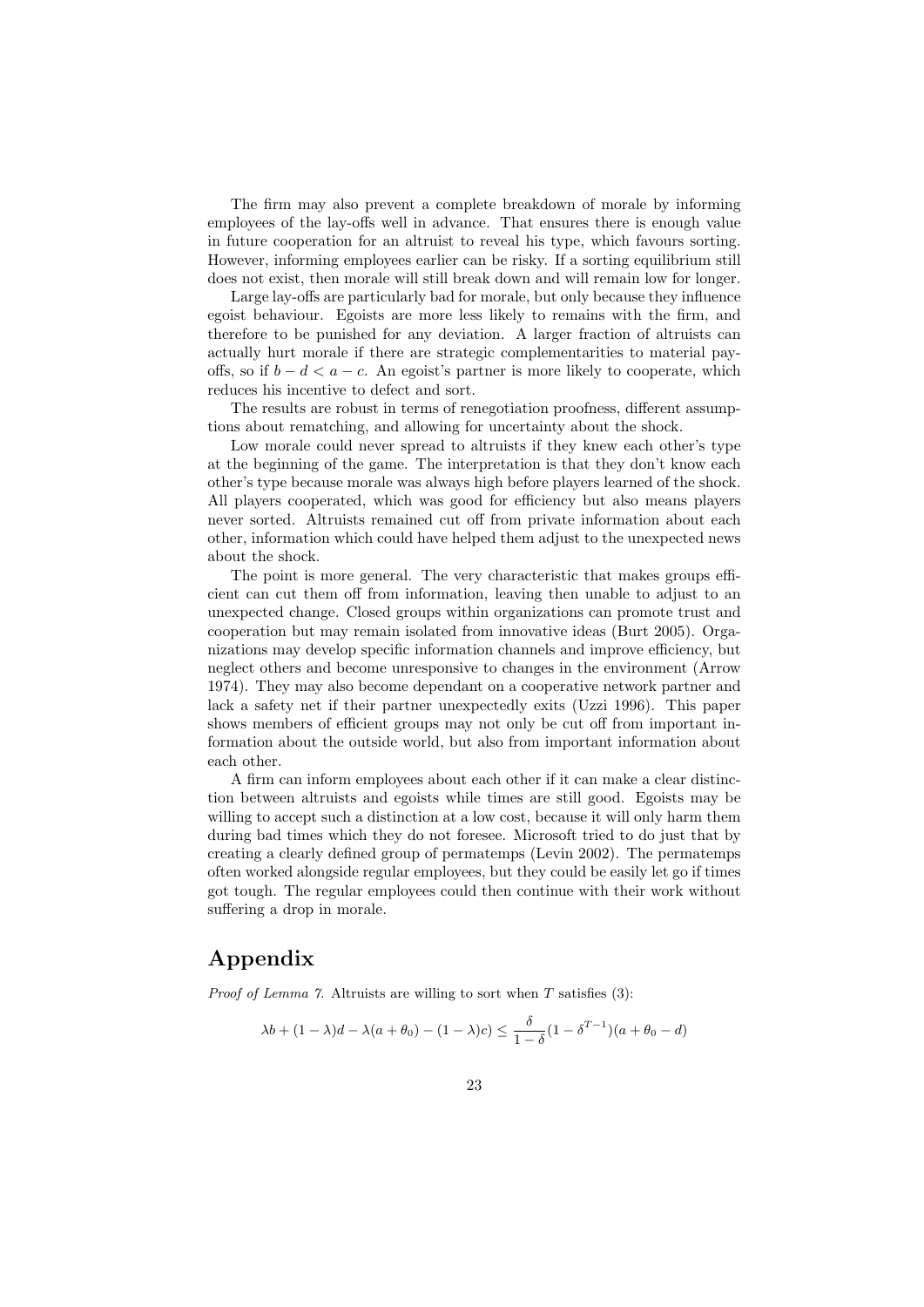Egoists are always willing to sort when  $T = 1$ , and for larger T that satisfies (4):

$$
\frac{\delta}{1-\delta}(1-\delta^{T-1})(a-d)+\delta^{T-1}(b-a)-\delta_0\frac{\delta^T}{1-\delta}(a-d)\leq \lambda b+(1-\lambda)d-\lambda a-(1-\lambda)c
$$

The result holds for  $T_a = 1$  since by definition  $T_e \geq 1$ . If  $T_a$  is infinite so that (3) does not hold for large  $T$ , then inspection shows that  $(4)$  cannot hold either. That means  $T_e$  is also infinite.

Say  $T_a$  and  $T_e$  are finite, with  $T_a \geq 2$ . Let T take on the real value such that the egoist is indifferent about sorting, so where (4) holds with equality. Then (3) holds if:

$$
\frac{\delta}{1-\delta}(1-\delta^{T-1})(a-d) + \delta^{T-1}(b-a) - \delta_0 \frac{\delta^{T_0}}{1-\delta}(a-d) < \frac{\delta}{1-\delta}(1-\delta^{T-1})(a+\theta_0-d) + \lambda\theta_0
$$

It is sufficient to show the inequality holds for the case  $\theta_0 = b - a$  and  $\delta_0 = 0$ . In that case it reduces to:

$$
[\delta^{T-1} - \frac{\delta}{1-\delta}(1-\delta^{T-1})](b-a) < \lambda\theta_0
$$

which holds because the left-hand side is negative.

*Proof of Theorem 2.* Let  $T_0 \geq 2$ ,  $N \geq 1$ ,  $\delta = 1$  and  $\delta_0 = 0$ . The same argument would hold for  $\delta < 1$  and  $\delta_0 > 0$  Choose integer  $T \leq T_0$  such that the egoist's incentive constraint is satisfied with equality with  $T$  periods remaining.

$$
T_e = 1 + (1 - \lambda) \frac{(a + d - b - c)}{a - d} = T
$$

One way to do so is to specify the value of  $c$  for any such  $T$ :

$$
c = a + d - b - \frac{1}{1 - \lambda}(a - d)(T - 1)
$$

This is consistent with  $a + d > b + c$ , since the last term on the right-hand-side is strictly positive.

Let  $\epsilon$  be small and strictly positive, and let  $\theta_0 = 2\epsilon$ ,  $a = b - \epsilon$ . Then:

$$
T_e - T_a = (1 - \lambda) \frac{a + d - b - c}{a - d} - \frac{(1 - \lambda)(a + \theta_0 + d - b - c) - (a + \theta_0 - b)}{a + \theta_0 - d}
$$

$$
T_e - T_a = (1 - \lambda) \frac{d - c - \epsilon}{a - d} - \frac{(1 - \lambda)(d - c + \epsilon) - \epsilon}{a + 2\epsilon - d}
$$

Bringing the terms over a common denominator gives an expression proportional to  $\epsilon$ . For given N, choose  $\epsilon$  such that  $T_e - T_a < \frac{1}{N}$ .

Players are only willing to sort T periods before the shock, since  $T_e = T$  implies  $T_a > T - \frac{1}{N}.$ 

For (i), a marginal increase in a decreases both  $T_a$  and  $T_e$ . Egoists are now only willing to sort with strictly fewer than  $T'$  periods remaining.  $T_a$  remains strictly larger than  $T - \frac{1}{N}$ , so altruists are still unwilling to sort with fewer than T periods remaining. The only equilibrium is therefore for all players to defect.

For (ii), the new rule cannot sustain complete cooperation if:

$$
\delta_0 < \frac{1-\delta}{\delta} \frac{b-a}{a}
$$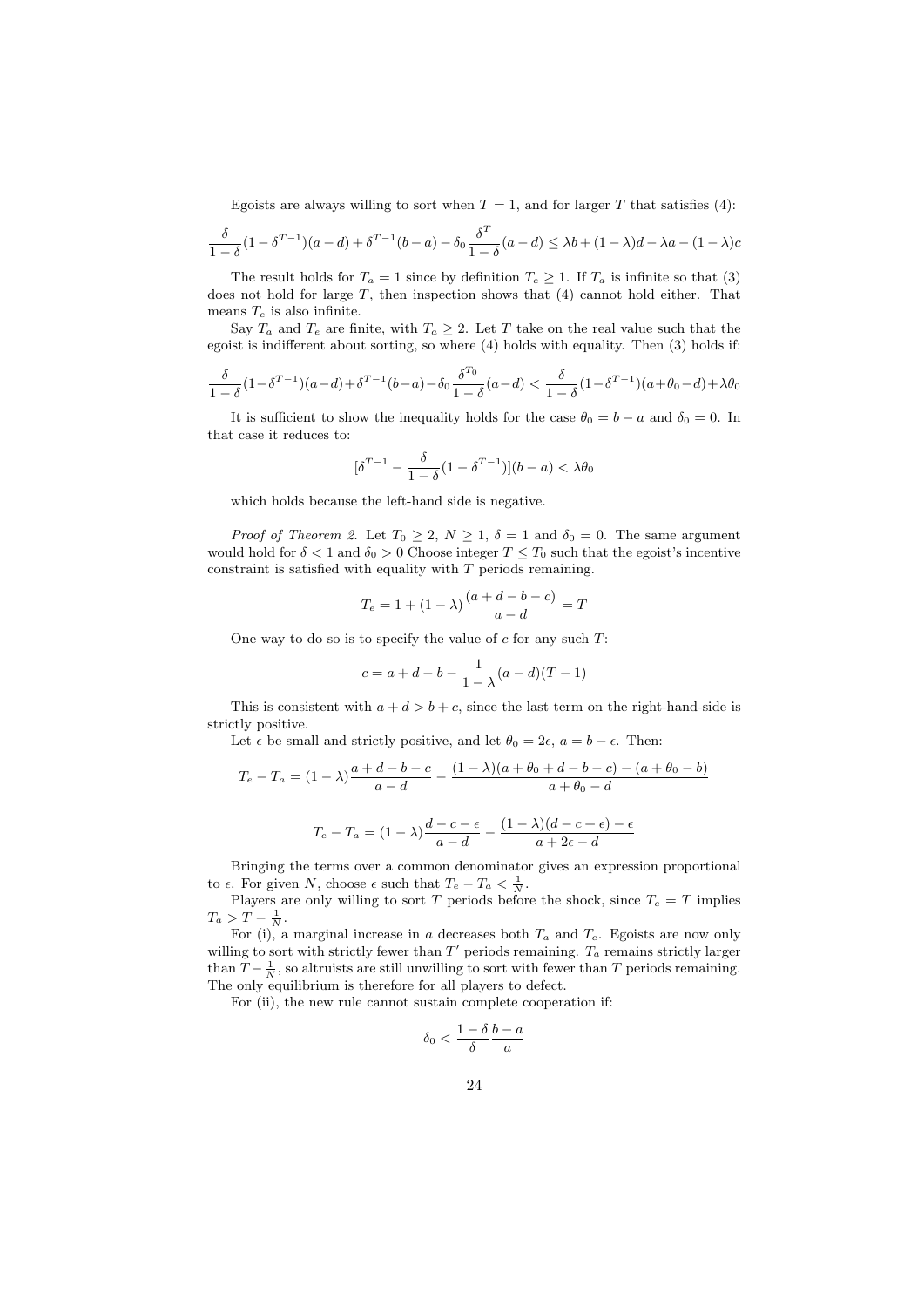An egoist who deviates defects in fewer periods than an egoist who sorts.

If  $\delta_0 \leq \lambda$  as well, an egoist who sorts and one who makes the same deviation as before both leave the game with probability one. That reduces expected pay-off in each period after by shock by  $\alpha$  if an egoist sorts and by  $d$  if he deviates, and so increases the incentive to deviate.

If  $\delta_0 > \lambda$ , then the pay-off from deviating increases as the probability of leaving the game is now zero. The pay-off from sorting decreases because the probability of leaving the game is now higher:  $\frac{1-\delta_0}{1-\lambda} > 1-\delta_0$ . Once again, deviating is more attractive.

#### Proof of Lemma 9.

Rearranging the result from Lemma 5 gives that in the general game, an altruist is willing to sort T periods before the shock if and only if  $\lambda \geq \mu_a^T$ , where:

$$
\mu_a^T \equiv \frac{d - c - \frac{\delta}{1 - \delta} (1 - \delta^{T - 1})(a + \theta_0 - d)}{a + \theta_0 + d - b - c}
$$

Given that cooperating will yield  $a + \theta_0$  in all subsequent periods, he will only cooperate if there is at least a probability  $\mu_a^T$  his partner will cooperate as well.

Let  $0 \leq \mu_i \lt \mu_a^T$  and say there are T periods until the shock. I will show that both player  $i$  and  $j$  defect regardless of type in period  $T$ . The matching rule will then keep them together and the belief  $\mu_i$  will remain unchanged. The condition  $\mu_i < \mu_a^{T-1}$  will also hold, because  $\mu_a^{T-1}$  is decreasing in T'. Player *i* and *j* will therefore defect regardless of type until the shock.

Say player  $i$  would defect if he were an egoist. Player  $j$  then believes the probability player i cooperates is less than or equal to  $\mu_i$ . Player j must defect if he were an altruist because  $\mu_i < \mu_a^T$ . He must then also defect if he were an egoist, since cooperating would be a dominated action and would also reveal his type.

Player  $i$  is therefore sure that his partner will defect. Cooperation is only profitable for an altruist if there is at least a probability  $\mu_a^T > 0$  his partner will cooperate, which is not the case. So player  $i$  will defect regardless of type.

Now say player  $i$  would cooperate if he were an egoist. Then he must must also cooperate if he were an altruist. The belief  $\mu_i$  would remain unchanged in the next period, while the new critical value  $\mu_a^{T-1}$  would now be larger. There must be some period where player i defects if he were an egoist. In that period,  $\mu_i$  is lower than the critical value so both player  $i$  and his partner must defect regardless of type by the previous argument. That means player  $i$  would have an incentive to defect as an egoist in the previous period, and repeatedly applying the argument results in a contradiction.

#### Proof of Lemma 10.

An egoist's expected punishment is increasing in the probability he remains in the game in future periods. This probability, for some period  $T_0 + M - 1$  with  $M \leq N$ , is:

$$
(1-p)^M + p\delta_0 \sum_{i=0}^{M-1} (1-p)^i
$$

The derivative of this expression with respect to  $p$  is:

$$
-M(1-p)^{M-1} + \delta_0 \sum_{i=0}^{M-1} (1-p)^i - p\delta_0 \sum_{i=1}^{M-1} i(1-p)^{i-1}
$$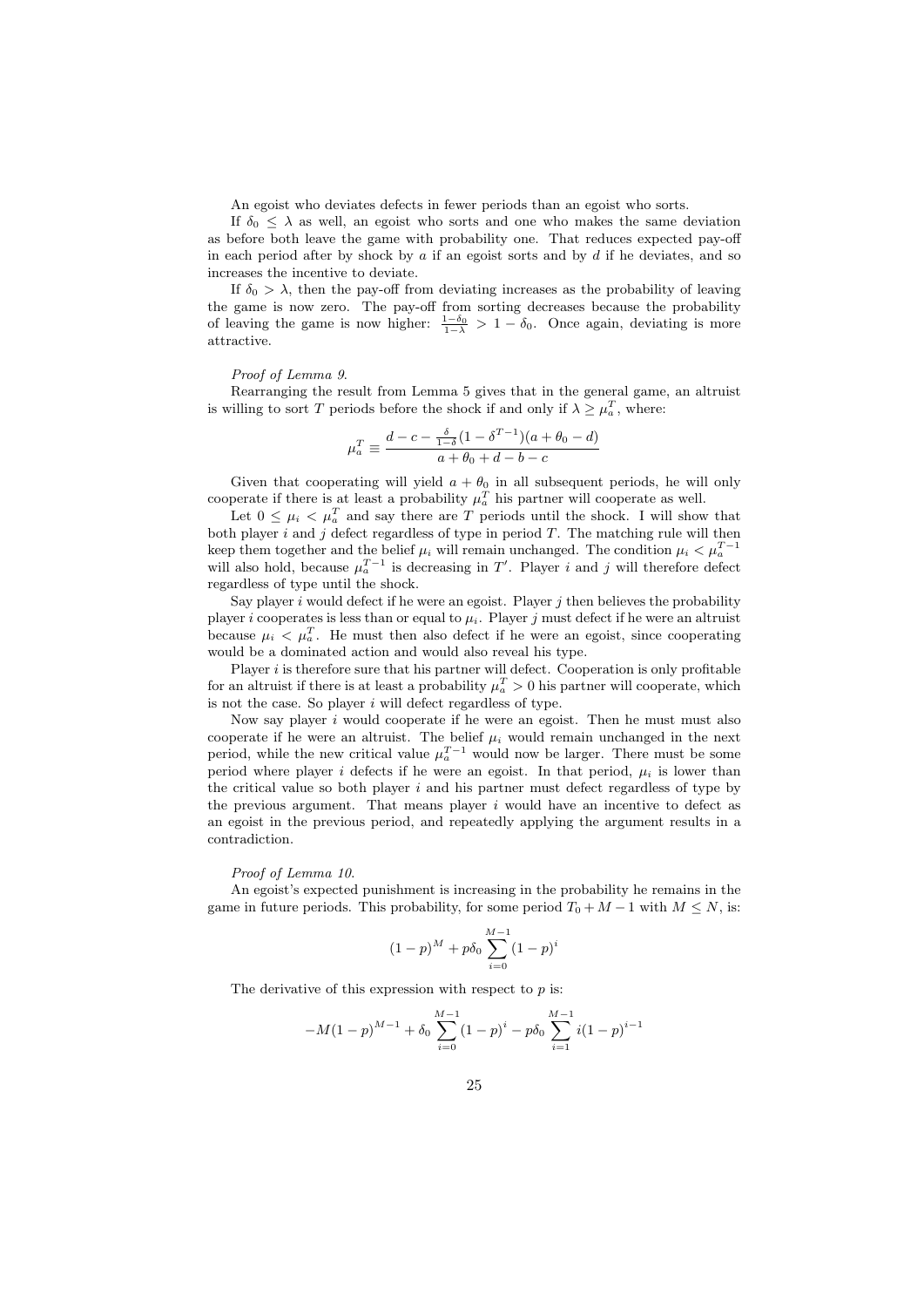I now show by induction that the derivative equals  $-M(1-p)^{M-1}(1-\delta_0) < 0$ . Taking  $M = 1$  gives  $-1(1 - \delta_0)$ . The derivative for  $M + 1$  is:

$$
-(M+1)(1-p)^M + \delta_0 \sum_{i=0}^{M} (1-p)^i - p\delta_0 \sum_{i=1}^{M} i(1-p)^{i-1}
$$

Using the induction hypothesis, this equals:

$$
-M(1-p)^{M-1}(1-\delta_0) + M(1-p)^{M-1} - (M+1)(1-p)^M + \delta_0(1-p)^M - p\delta_0M(1-p)^{M-1}
$$
  
which simplifies to  $-(M+1)(1-p)^M[1-\delta_0]$ 

#### Proof of Lemma 2

A sorting equilibrium does not exist for  $M = 1$ . But if  $\tau < \frac{1}{M}$  and  $\delta = 1$ , then the incentive constraints for sorting are independent of M:

$$
\frac{b}{N} + (1 - \lambda)\frac{d}{N} - \lambda\frac{(a + \theta_0)}{N} - (1 - \lambda)\frac{c}{N} \le T\frac{(a + \theta_0 - d)}{N}
$$

$$
\frac{b}{N} + (1 - \lambda)\frac{d}{N} - \lambda\frac{a}{N} - (1 - \lambda)\frac{c}{N} \le T\frac{(a - d)}{N} + \frac{b - a}{N}
$$

Now say  $\tau > \frac{1}{M}$ . Let  $k(N)$  be the smallest integer such that  $\frac{k(N)}{N} > \tau$ . Actions are revealed  $k(N)$  periods or time  $\frac{k(N)}{N}$  after they occur. As N increases,  $k(N)$  increases such that  $\frac{k(N)}{N}$  tends to  $\tau$ .

Choose N sufficiently large so that an integer M exists with  $T_a < \frac{M}{k(N)} \leq T_e$ . Fix N at such a value and refer to  $k(N)$  as k. Note that  $M \geq 2k$  since  $T_e > 2$ .

Say players pool until  $M$  periods before the shock, after which altruists always cooperate and egoists defect. Players update their beliefs after k periods and then rematch. An egoist's equilibrium pay-off in the last  $M$  periods is:

$$
k\lambda \frac{b}{N} + k(1 - \lambda)\frac{d}{N} + (M - k)\frac{d}{N}
$$

I now show that it is sufficient to consider the following deviation: an egoist cooperates for k periods, continues cooperating with an altruist, then defects for the last k periods before the shock.

If an egoist defects as part of any deviation, then it is optimal to keep on defecting. Any cooperation will not prevent him from eventually being revealed as a past defector and punished.

An egoist may deviate by cooperating for the first  $K < N$  periods where players sort. Others initially believe he is an altruist so he matches with an altruist partner after playing  $N$  periods. He then defects for  $K$  periods, at which point his initial defection is revealed. He matches up with an egoist and defects until the shock. The deviation gives pay-off:

$$
\frac{K}{N}[\lambda a+(1-\lambda) c]+(1-\frac{K}{N})[\lambda b+(1-\lambda) d]+\frac{K}{N}b+(\frac{M}{N}-1-\frac{K}{N})d
$$

This expression is linear in K, so it is optimal to choose  $K = 0$  or  $K = N - 1$ . The first case is just the egoist's equilibrium strategy, and in the second case it is even better to choose  $K = N$  so he is not revealed as a deviant until the shock.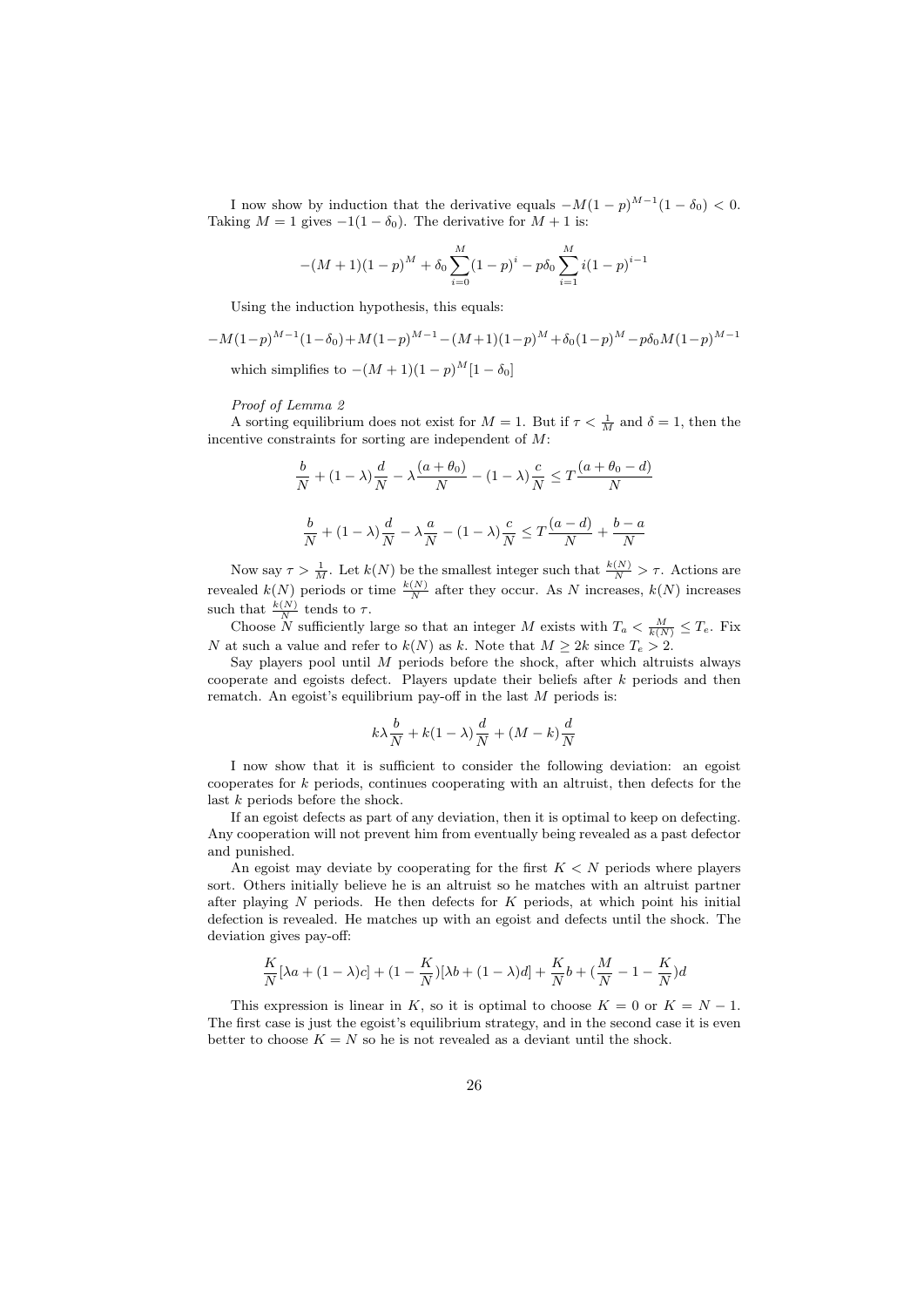So the optimal deviation yields:

$$
k\lambda \frac{a}{N} + k(1 - \lambda)\frac{c}{N} + (M - 2k)\frac{a}{N} + k\frac{b}{N}
$$

Multiplying both expressions by  $\frac{N}{k}$  and comparing them gives the incentive constraint of the original model but with T replaced by  $\frac{M}{k}$ . The egoist is willing to sort because  $\frac{M}{k} \leq T_e$ .

A parallel argument shows an altruist has no profitable deviation.

### References

- Alchian, A. A. and H. Demsetz (1972, December). Production , information costs, and economic organization. American Economic Review 62 (5), 777–95.
- Arrow, K. J. (1974). The Limits of Organization. New York, London: W. W. Norton and Company.
- Barker, J. R. (1993). Tightening the iron cage: Concertive control in self-managing teams. Administrative Science Quarterly 38, 408–437.
- Bernheim, B. D., B. Peleg, and M. D. Whinston (1987, June). Coalition-proof nash equilibria i. concepts. Journal of Economic Theory  $\frac{1}{2}(1)$ , 1–12.
- Bewley, T. F. (1999). Why Wages Don't Fall during a Recession (Third ed.). Harvard University Press.
- Burt, R. S. (2005). Brokerage and Closure: An Introduction to Social Capital. Oxford, New York: Oxford University Press.
- Che, Y.-K. and S.-W. Yoo (2001, June). Optimal incentives for teams. American Economic Review 91 (3), 525–541.
- Clegg, C., T. Wall, K. Pepper, C. Stride, D. Woods, D. Morrison, J. Cordery, P. Couchman, R. Badham, C. Kuenzler, G. Grote, W. Ide, M. Takahashi, and K. Kogi (2002). An international survey of the use and effectiveness of modern manufacturing practices. Human Factors and Ergonomics in Manufactur $ing\ 12(2),\ 171-191.$
- Faíña Medín, A., I. García-Jurado, J. Méndez-Naya, and L. Méndez-Naya (1998, December). Unilateral commitment in the finitely repeated prisoners' dilemma. Annals of Operations Research 84 (0), 187–194.
- Fudenberg, D. and J. Tirole (1991). Game Theory. The MIT Press.
- Gibbons, R. (1998, August). Incentives in organizations. The Journal of Economic Perspectives 12 (4), 115–132.
- Gneezy, U. and A. Rustichini (2000, August). Pay enough or don't pay at all. The Quarterly Journal of Economics 115 (3), 791–810.
- Hirshlifer, D. and E. Rassmusen (1989, August). Cooperation in a repeated prisoners' dilemma with ostracism. Journal of Economic Behavior & Organization  $12(1), 87-106.$
- Holmstrom, B. and P. Milgrom (1990, March). Regulating trade among agents. Journal of Organizational and Theoretical Economics 146(1), 85-105.
- James, D. and W. S. R. D. Costa (1994, December). Nash equilibrium under knightian uncertainty: Breaking down backward induction. Journal of Economic Theory  $64(2)$ , 305-324.